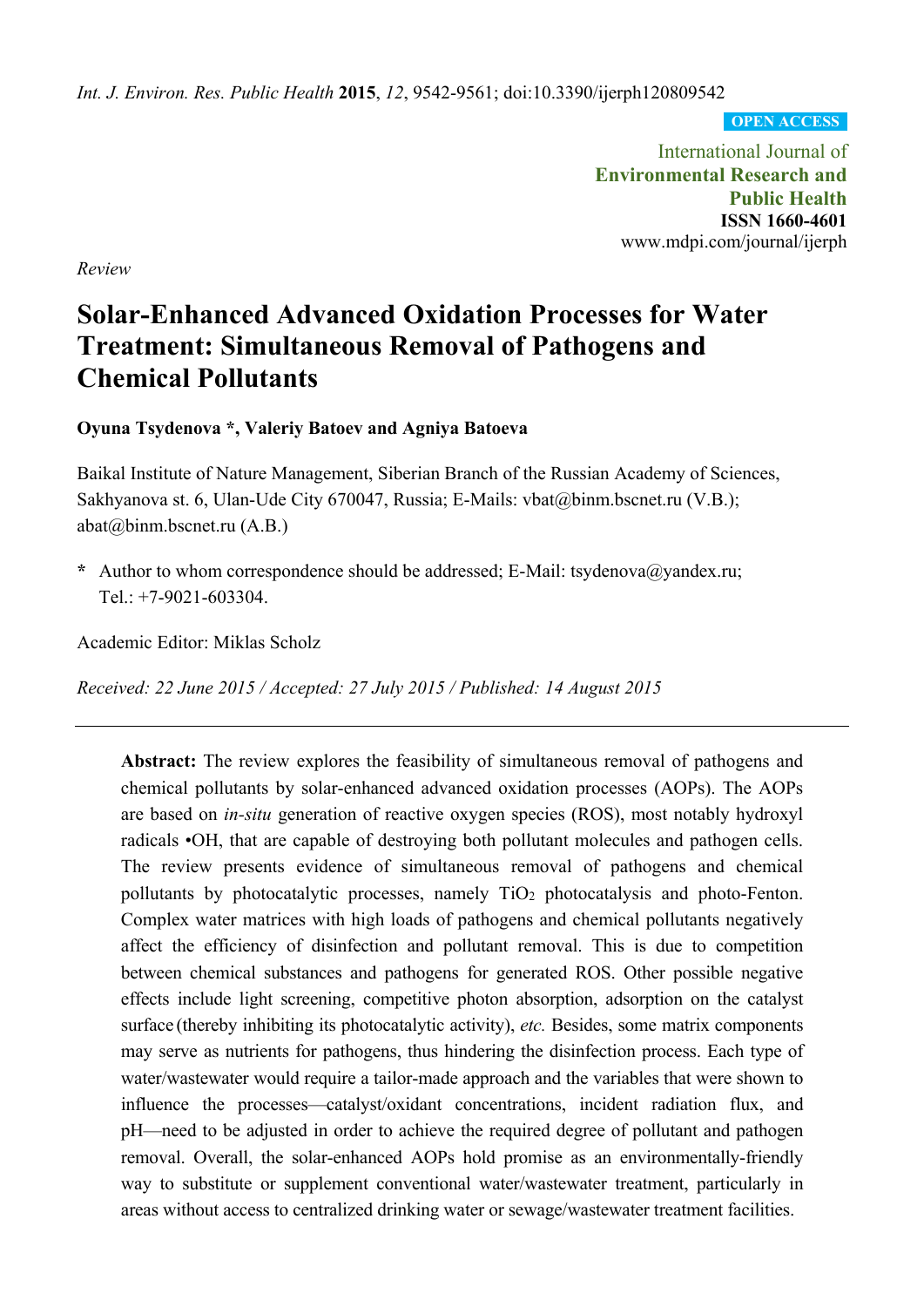**Keywords:** water/wastewater treatment; solar-enhanced AOPs; disinfection; pathogen inactivation; pollutant degradation; simultaneous removal; photo-Fenton;  $TiO<sub>2</sub>$  photocatalysis

## **1. Introduction**

According to the latest available estimates, 748 million people worldwide lacked access to potable water in 2012 [1]. Consumption of poor-quality drinking water contaminated with pathogens and chemical pollutants is associated with a number of both short- and long-term adverse health outcomes. For example, diarrhea, often resulting from ingesting pathogens with contaminated drinking water, was the cause of about 1.5 million human deaths in 2012 alone [1]. The major reasons for contaminated drinking water are its inadequate treatment before distribution and contamination of its sources—surface water bodies and shallow groundwater affected by discharges of untreated or inadequately treated sewage/wastewaters. Therefore, provision of efficient treatment methods for both drinking water and sewage/wastewater is a pressing issue, especially in developing countries where a high proportion of population lacks access to improved drinking water.

The so-called advanced oxidation processes (AOPs) have been drawing attention of researchers and water treatment professionals and were suggested for application in water/wastewater treatment [2–4]. The AOPs can be broadly defined as aqueous phase oxidation methods based on *in situ* generation of highly reactive oxygen species (ROS) such as (primarily but not exclusively) hydroxyl radicals [2]. Hydroxyl radical (•OH) is a powerful oxidant species that can oxidize and mineralize almost any chemical compound yielding environmentally benign CO2 and inorganic ions [5,6]. The free radicals can also damage microbial cells by attacking cell wall, cytoplasmic membrane and intracellular structures [7].

In some AOPs, such as TiO<sub>2</sub> photocatalysis and photo-Fenton process, the generation of ROS can be enhanced by light. In recent years, a lot of research is done on the AOPs that can be driven by sunlight [3–5,8–12]. The use of renewable and free solar energy in such processes could substantially reduce treatment costs and is more favorable from an environmental perspective [13]. The solar-enhanced methods seem to be particularly suitable for countries located in regions with abundant sunlight, which is the case of many developing countries with drinking water issues. Besides, the ability of AOPs to remove both pathogens and chemical pollutants could further help to improve the economic efficiency of water/wastewater treatment by combining disinfection and pollutant removal—two traditionally separate processes—into one treatment step.

The application of solar-enhanced AOPs in water/wastewater treatment is a relatively new area of research. There has been not much data published so far on the simultaneous removal of chemical pollutants and pathogens by solar AOPs, although the methods hold promise in the area. The objectives of the review were to (1) gather information on the feasibility and limitations of simultaneous removal of chemical pollutants and pathogens by solar-enhanced AOPs, and (2) draw implications for future research in this direction and developing water/wastewater treatment methods.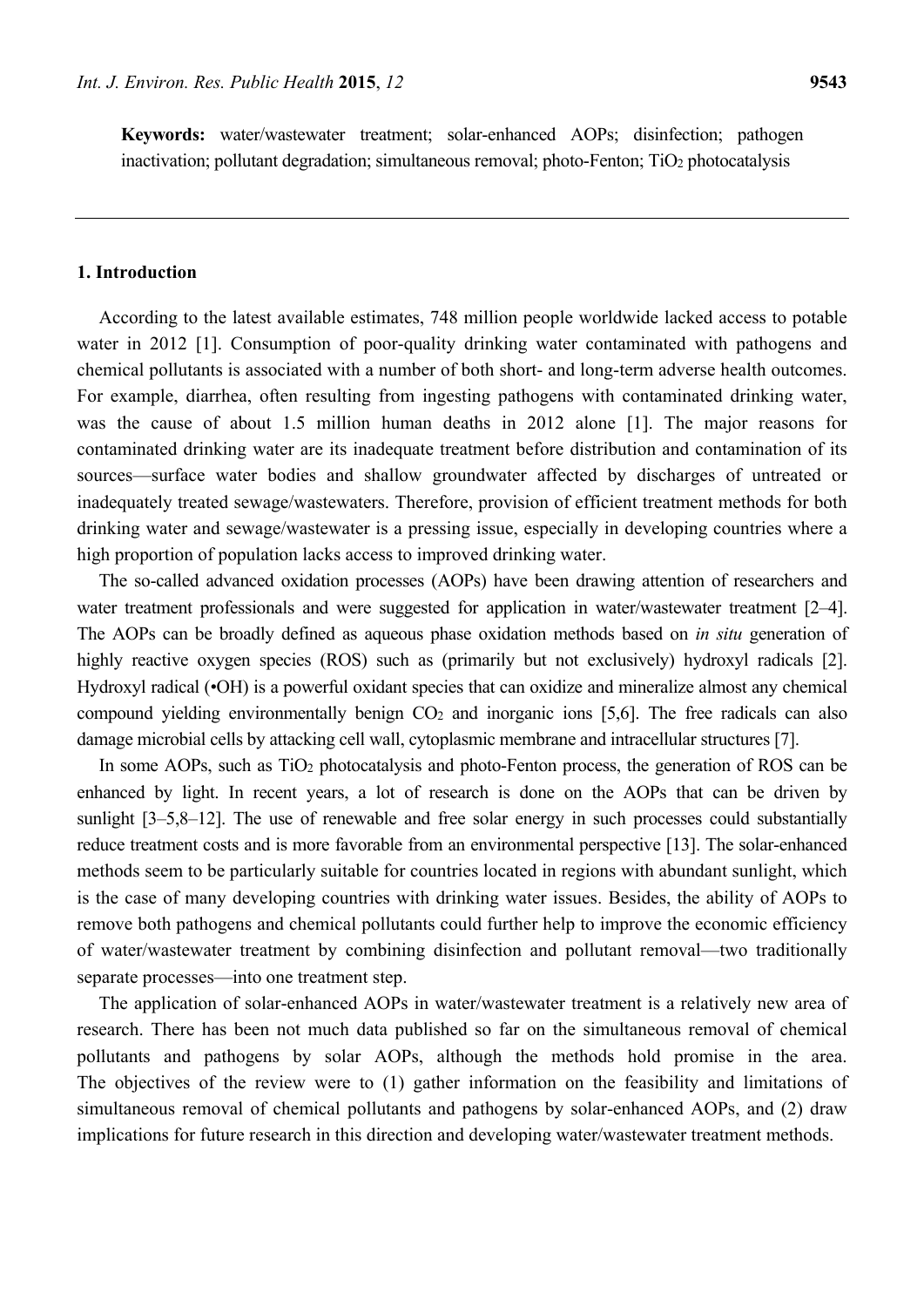#### **2. Literature Search and Selection Criteria**

The literature search was restricted to the studies that used either natural sunlight or artificial light sources with emission spectra in UVA-Vis region. Another criterion was the simultaneous presence of chemical pollutants and pathogens in the treated water/wastewater. Although there are a number of publications where either pathogens or chemicals were separately targeted, there are few published reports on the simultaneous removal of chemical pollutants and pathogens using solar-enhanced AOPs. The available reports that met the criteria were few and employed two photocatalytic processes: heterogeneous TiO<sub>2</sub> photocatalysis and homogeneous photo-Fenton, based on the use of a wide-band gap semiconductor and addition of H2O2 to dissolved iron salts, respectively.

#### **3. Simultaneous Pathogen Inactivation and Pollutant Degradation**

TiO2 photocatalysis and photo-Fenton are by far the most studied AOPs that have been shown to be capable of removing chemical pollutants [11,12,14–18] and pathogens, including bacteria, viruses, fungi and protozoa  $[7,9,10,19-22]$ . In TiO<sub>2</sub> photocatalysis, free hydroxyl •OH radicals are generated upon irradiation of a catalytic semiconductor, such as  $TiO<sub>2</sub>$ , with near-UV light of wavelengths < 385 nm [23]:

$$
TiO2 + hv \rightarrow TiO2(e^- + h^+)
$$
 (1)

$$
TiO2(h+) + H2O \rightarrow TiO2 + •OH + H+
$$
 (2)

In photo-Fenton processes, UV-Vis radiation ( $\lambda \leq 600$  nm) enhances production of hydroxyl radicals via a series of catalytic cycle reactions of iron (Fe<sup>2+</sup> and Fe<sup>3+</sup>) and H<sub>2</sub>O<sub>2</sub> [24]:

$$
\text{Fe}^{2+} + \text{H}_2\text{O}_2 \rightarrow \text{Fe}^{3+} + \text{OH}^- + \bullet \text{OH} \tag{3}
$$

$$
Fe(OH)^{2+} + hv \rightarrow Fe^{2+} + \bullet OH
$$
 (4)

Furthermore, several reports have demonstrated that solar-enhanced TiO<sub>2</sub> photocatalysis and photo-Fenton are capable of simultaneous removal of pathogens and chemical pollutants, at least in laboratory and pilot scale experiments [17,23,25–30]. Tables 1 and 2 present experimental parameters and summarized results from the reviewed reports. Although the simultaneous removal of pathogens and chemical pollutants is an extremely attractive goal, there are certain challenges. Most of the reviewed reports highlight that complex matrices and simultaneous presence of chemical pollutants and pathogens negatively affect the efficiency the photocatalytic processes [23,26,27,29,31]. The phenomenon has been observed in both TiO<sub>2</sub> photocatalysis and photo-Fenton. Several reasons have been proposed to explain the phenomenon, including the most obvious—competition between chemical pollutants and pathogens for generated ROS.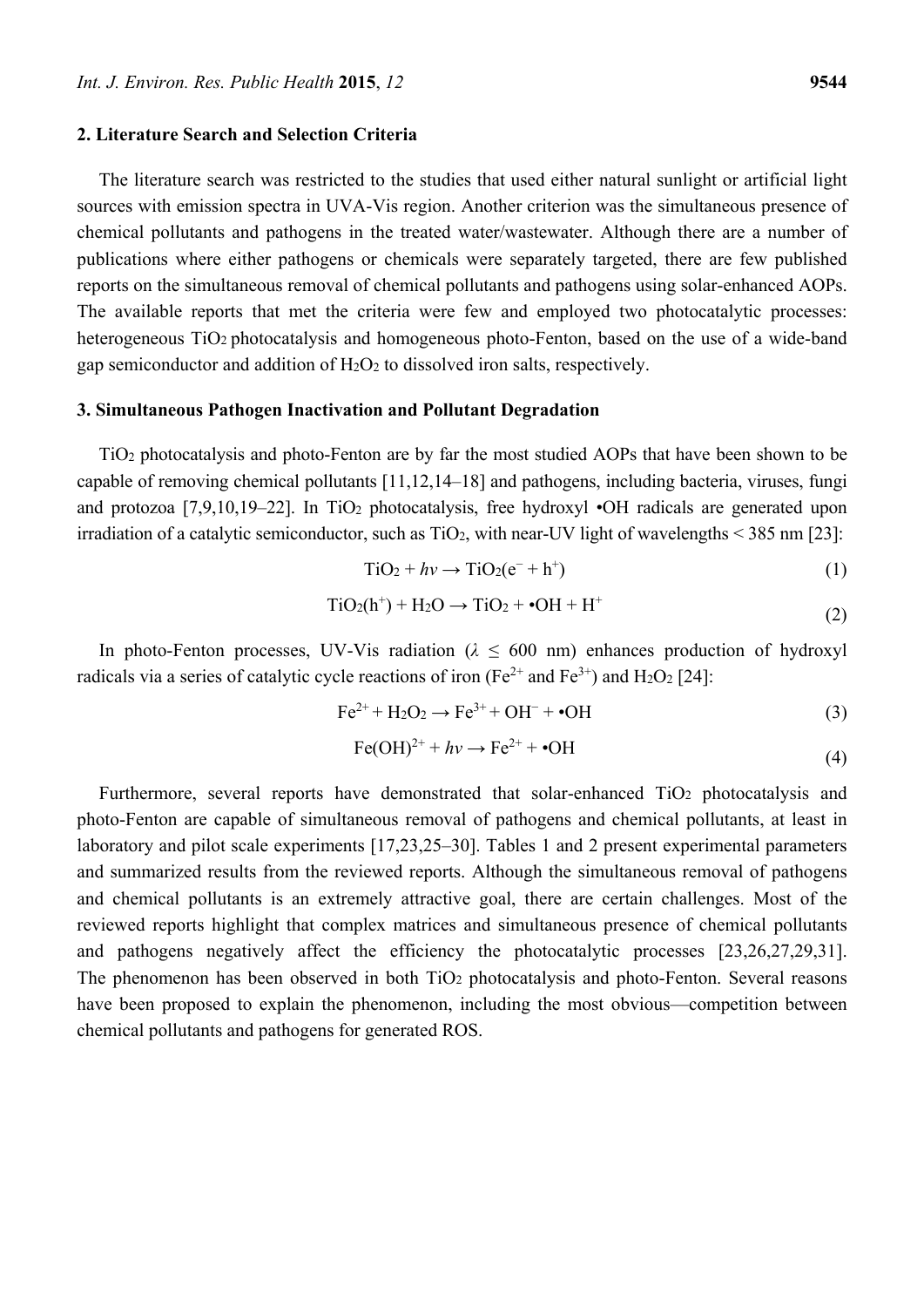Table 1. Overview of the studies that employed solar-enhanced TiO<sub>2</sub> photocatalysis for simultaneous removal of organic compounds and pathogens.

| <b>Substrates, Initial Concentration</b>                                                                         | <b>Experimental Conditions *</b><br>(Light Source, Reactor Type<br>and Volume)                  | <b>Results Obtained</b><br>(Degree of Degradation/Inactivation **, Irradiation Time)                                                                                                                                                                                                                                                                                                                                                                                                                        | Reference |
|------------------------------------------------------------------------------------------------------------------|-------------------------------------------------------------------------------------------------|-------------------------------------------------------------------------------------------------------------------------------------------------------------------------------------------------------------------------------------------------------------------------------------------------------------------------------------------------------------------------------------------------------------------------------------------------------------------------------------------------------------|-----------|
| $17\alpha$ -ethynylestradiol (0.1 mg/L)<br>E. coli $(1 \times 10^3 \text{ CFU/mL})$<br>(in synthetic wastewater) | Solar simulator system,<br>$5.8 \times 10^{-7}$ Einstein/L s<br>Batch-type photoreactor, 300 mL | $17\alpha$ -EE: <i>ca</i> . 80%, 90 min<br><i>E. coli:</i> $> 95\%$ , 90 min<br>The degree of degradation/inactivation was less than in deionized water and when<br>the substrates were treated separately.                                                                                                                                                                                                                                                                                                 | $[27]$    |
| Either Resorcinol/Hydroquinone<br>$(10 \text{ mg/L})$<br>Either E. coli/ S.typhimurium $(10^6 \text{ CFU/mL})$   | Solar simulator lamp, $1000 \text{ W/m}^2$<br>Reactor: Pyrex bottle, 80 mL                      | Resorcinol: ca. 50%, 90 min (in the presence of either E. coli / S.typhimurium)<br>Hydroquinone: ca. 30%, 120 min (in the presence of either E. coli /<br>S.typhimurium)<br><i>E. coli: ca.</i> 3 logs, 120 min (in the presence of either Resorcinol/Hydroquinone)<br>S.typhimurium: ca. $1-2$ logs, 120 min (in the presence of either<br>Resorcinol/Hydroquinone)<br>The simultaneous presence of dixydroxybenzenes and bacteria negatively affected<br>both the degradation and inactivation processes. | [26]      |
| Either Resorcinol/Hydroquinone/Catechol<br>$(2 \text{ mmol/L})$<br>$^{+}$<br>E. coli $(10^7 \text{ CFU/mL})$     | Solar simulator lamp, $1000 \text{ W/m}^2$<br>Reactor: Pyrex bottle, 50 mL                      | Resorcinol/ Hydroquinone/ Catechol: ca. 25%, 2 h/ca. 12%, 2 h/ca. 18%, 2 h<br><i>E. coli:</i> 100%, 40 min (in the presence of either<br>Resorcinol/Hydroquinone/Catechol)                                                                                                                                                                                                                                                                                                                                  | [23]      |

**\*** In all cases Degussa P25 was used at the concentration of 1 g/L. **\*\*** The degrees of degradation/inactivation were devised from figures and are approximate values present here just to provide an idea of the extent of degradation/inactivation.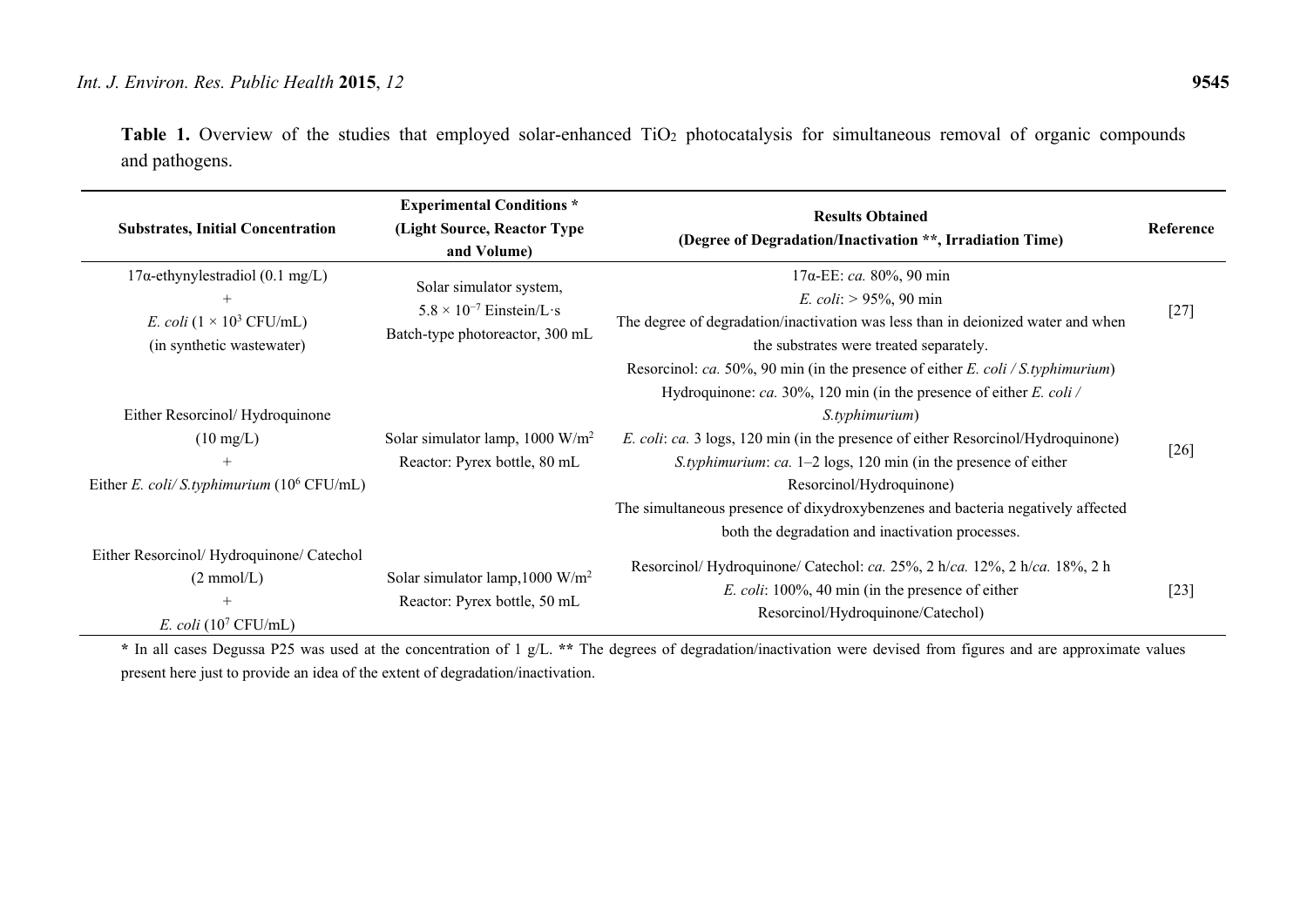**Experimental Conditions (Fenton's Reagent Concentration, Initial pH, Light Source, Reactor Type And Volume)** 

 $[Fe^{2+}]$  =20 mg/L;  $[H_2O_2]$  = 50 mg/L  $pH = 6-7$ 

**Substrates, Initial Concentration** 

Resorcinol (10 mg/L)  $^{+}$ 

| ed photo-Fenton for simultaneous removal of organic compounds and pathogens.        |           |  |  |  |
|-------------------------------------------------------------------------------------|-----------|--|--|--|
| <b>Results Obtained</b><br>(Degree of Degradation/Inactivation *, Irradiation Time) | Reference |  |  |  |
| Resorcinol: $100\% \leq 5$ min<br><i>E.faecalis:</i> $100\%$ , $10 \text{ min}$     | [29]      |  |  |  |

Table 2. Overview of the studies that employed solar-enhance

| E.faecalis $(10^6 \text{ CFU/mL})$  | Natural sunlight, $30 \pm 2$ W/m <sup>2</sup> | $E$ : faecalis: 100%, 10 min                                                                      | $\lfloor 29 \rfloor$ |
|-------------------------------------|-----------------------------------------------|---------------------------------------------------------------------------------------------------|----------------------|
|                                     | Glass reactor, 250 mL                         |                                                                                                   |                      |
|                                     |                                               | Resorcinol: ca. $60\% - 80\%$ , 40 min (in the presence of either E. coli / S.typhimurium /       |                      |
| Either Resorcinol/                  |                                               | S.sonnei)                                                                                         |                      |
| Hydroquinone $(10 \text{ mg/L})$    | $[Fe3+] = 1mg/L$ ; $[H2O2] = 60 mg/L$         | Hydroquinone: ca. 55%–90%, 40 min(in the presence of either E. coli / S.typhimurium /             |                      |
| $^{+}$                              | $pH = 5.0$ (initial)                          | S.sonnei)                                                                                         |                      |
| Either E. coli/                     | Solar simulator lamp, 1000 $W/m^2$            | <i>E. coli / S.typhimurium / S.sonnei: ca.</i> 2.5–4 logs, 40 min (in the presence of Resorcinol) | $\lceil 26 \rceil$   |
| S.typhimurium, S.sonnei,            | Reactor: Pyrex bottle, 80 mL                  | $\sqrt{ca}$ . 4.5–5.5 logs, 40 min (in the presence of Hydroquinone)                              |                      |
| $(10^6 \text{ CFU/ml})$             |                                               | The simultaneous presence of dixydroxybenzenes and bacteria negatively affected both              |                      |
|                                     |                                               | the degradation and inactivation processes.                                                       |                      |
| Either Ofloxacin/                   |                                               |                                                                                                   |                      |
| Trimethoprim $(100 \mu g/L)$        | $[Fe^{2+}]$ = 5 mg/L; $[H_2O_2]$ = 75 mg/L    | Ofloxacin / Trimethoprim: 100% removal (for both)                                                 |                      |
| $^{+}$                              | Natural sunlight                              | Enterococci at the start of the experiment: $5.00 \times 10^2$ CFU/mL (in the presence of         |                      |
| Enterococci                         | Reactor: CPC ***, 250 L total volume,         | Ofloxacin); $2.67 \times 10^2$ CFU/mL (in the presence of Trimethoprim)                           | [28]                 |
| $(2.53 \times 10^3 \text{ CFU/mL})$ | 85.4 L irradiated volume, circulation         | Enterococci at the end of the experiment: 0 CFU/mL, 180 min (in the presence of either            |                      |
| (in secondary treated WW,           | speed $600$ L/h                               | Ofloxacin/Trimethoprim)                                                                           |                      |
| 6.29–8.6 mg DOC **/L)               |                                               |                                                                                                   |                      |

**\*** In some cases, the degrees of degradation/inactivation were devised from figures and are approximate values present here just to provide an idea of the extent of degradation/inactivation. **\*\*** Dissolved organic carbon. **\*\*\*** Compound Parabolic Collector.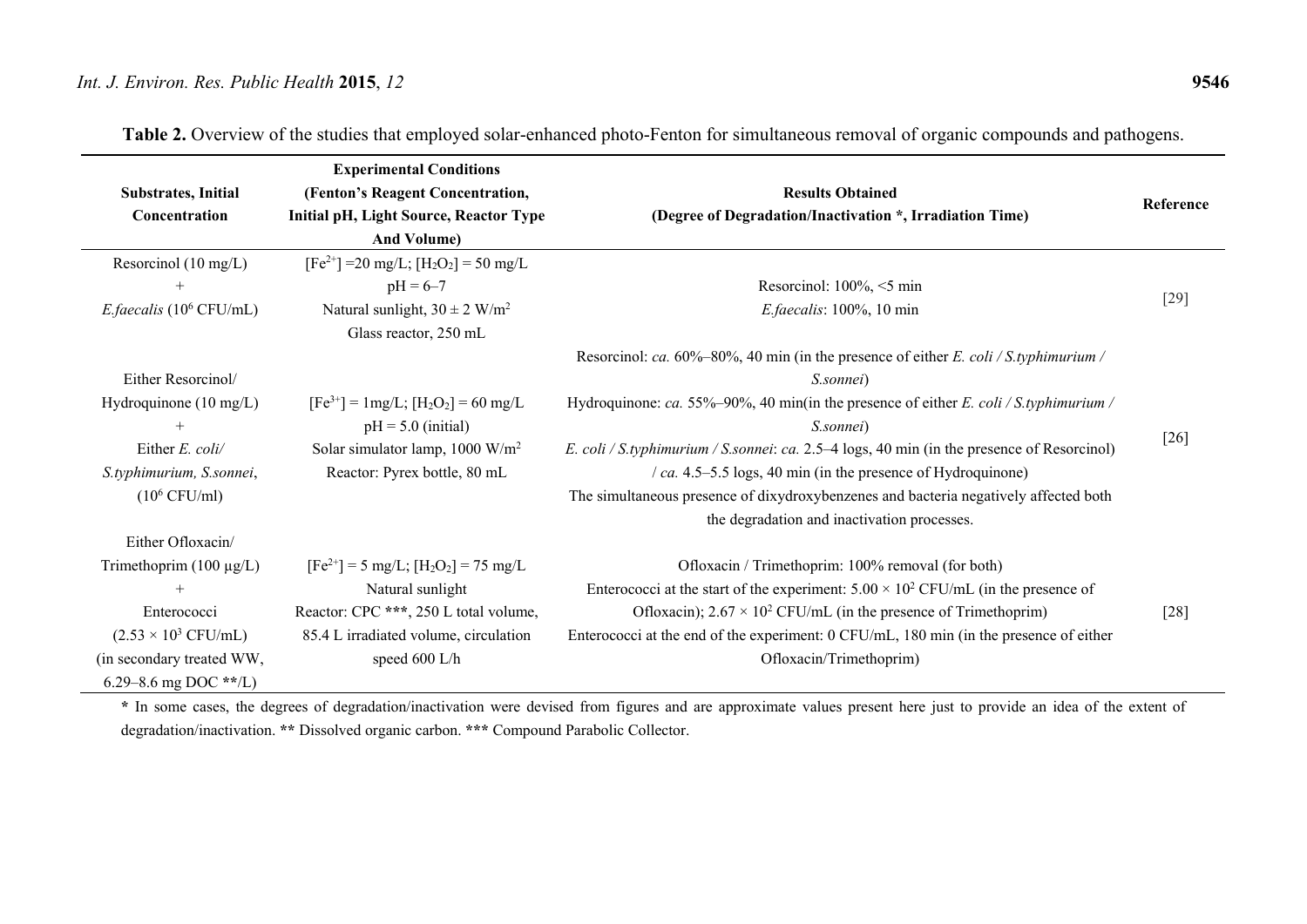# *3.1. Effect of the Simultaneous Presence of Chemical Pollutants and Pathogens on Their Degradation/Inactivation*

Moncayo-Lasso *et al.* [26] studied the effect of the simultaneous presence of organic compounds (resorcinol and hydroquinone) and bacteria (*Escherichia coli, Salmonella typhimurium* and *Shigella sonnei*) on the degradation of organics and inactivation of bacteria in water by heterogeneous photocatalysis with TiO2 and near-neutral photo-Fenton. In both the photocatalytic processes, the degradation of organic compounds and inactivation of bacteria were less efficient when the two substrates were simultaneously present. For example, Figure 1 shows the negative effect of resorcinol on inactivation of bacteria during both the processes. The extent of TiO<sub>2</sub> photocatalytic degradation of resorcinol and hydroquinone decreased by around 55% and 70%, respectively, when bacteria were simultaneously present. On the other hand, TiO2 photocatalytic inactivation of *E. coli* and *S. typhimurium* decreased by *ca.* 3 and *ca.*1–2 logs, respectively, in the presence of the organic compounds. Similar trends were observed when the same substrates were treated by photo-Fenton [26]. In the presence of bacteria, the extent of resorcinol and hydroquinone degradation was only 60%–80% and 55%–90%, respectively, while complete degradation was achieved for both the compounds in the absence of bacteria. At the same time, in the presence of the organic compounds, bacteria inactivation during photo-Fenton was also negatively affected and never reached the 6-log inactivation considered necessary for effective disinfection [5]. The obtained results suggest that in both photocatalytic processes, there is competition between the simultaneously present organic compounds and bacteria for ROS.



**Figure 1.** Effect of resorcinol (10 mg/L) on inactivation of bacteria in (**a**) photo-Fenton and (**b**) TiO2 photocatalytic processes. Solar simulator light intensity: 1000 W/m, initial bacteria concentration:  $10^6$  CFU/mL. Photo-Fenton parameters: Fe<sup>3+</sup>: 1 mg/L, and H<sub>2</sub>O<sub>2</sub>: 60 mg/L, initial pH = 5.0. TiO<sub>2</sub> photocatalysis: TiO<sub>2</sub> concentration: 1.0 g/L. Reproduced from [26] with permission of The Royal Society of Chemistry (RSC) on behalf of the Centre National de la Recherche Scientifique (CNRS) and the RSC.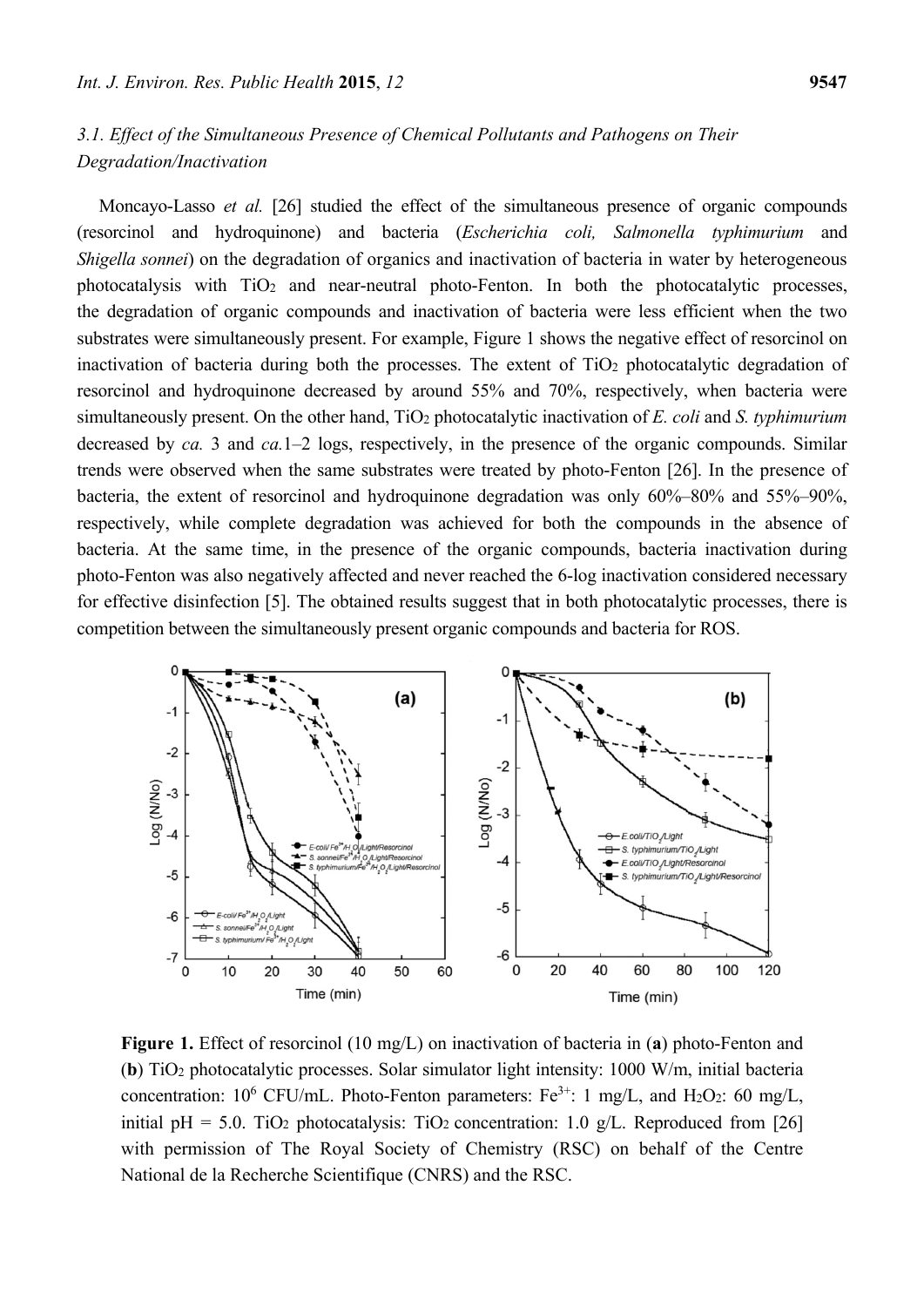Interestingly, Moncayo-Lasso *et al.* [26] have observed that homogeneous photo-Fenton reactions at near-neutral pH were less affected by the simultaneous presence of organics and bacteria than heterogeneous TiO<sub>2</sub> photocatalytic processes. The authors have attributed the difference to that fact that one process was homogenous, while the other was heterogeneous. Since heterogeneous photocatalytic reactions are taking place largely at the solid–liquid interface, surface-related phenomena, such as adsorption on  $TiO<sub>2</sub>$  and attraction/repulsion between  $TiO<sub>2</sub>$  particles and substrates, play an important role in the efficiency of heterogeneous photocatalytic processes. Such surface-related limitations are not present in homogenous photo-Fenton processes and, therefore, their efficiency is less affected by the simultaneous presence of organics and bacteria.

In another study employing simulated solar radiation and  $TiO<sub>2</sub>$  as the photocatalyst, the presence of *E. coli* as the second component in the reaction mixture did not obstruct 17α-ethinylestradiol removal [27]. On the other hand, *E. coli* removal was negatively affected by the simultaneously present chemical pollutants. In general, the more complex the water matrix was, the slower *E. coli* removal became. This is due to some non-target species inherently present in the matrix and behaving as scavengers of the photogenerated ROS.

Similar results were obtained by Rincon and Pulgarin when they treated mixtures of *E. coli* and dihydroxybenzenes using TiO<sub>2</sub> photocatalysis [23]. The presence of dihydroxybenzenes retarded photocatalytic *E. coli* inactivation. However, the effect of *E. coli* presence on the degradation of dihydroxybenzenes, was not examined. During the experimental period, the dihydroxybenzenes were only partially degraded.

Ortega-Gomez *et al.*, have also demonstrated a competition between degradation and disinfection processes during photo-Fenton treatment of *E. coli* and resorcinol [29]. A marked delay in a solar photo-Fenton process of *E. coli* disinfection was observed when resorcinol was present, compared with the same process without resorcinol. The competition was also confirmed by a series of experiments where concentrations of  $H_2O_2/Fe^{2+}$  or that of resorcinol were gradually increased. *E. coli* inactivation process was disfavored when resorcinol concentrations were increased. Complete inactivation was achieved only with the lowest resorcinol concentration. On the other hand, increasing concentrations of  $H_2O_2/Fe^{2+}$  lead to improved disinfection. At the highest concentrations of  $H_2O_2/Fe^{2+}$  (50/20 mg·L<sup>-1</sup>), the disinfection efficiency was independent of the addition of resorcinol. As the photo-Fenton reagent concentrations increased, the amount of generated hydroxyl radicals increased up to the level when the requirements of both processes, *i.e.*, disinfection and degradation, were satisfied.

Pavelescu *et al.*, have observed the detrimental effect of the simultaneous presence of chemical pollutants and bacteria on the efficiency of TiO<sub>2</sub> photocatalytic treatment of sewage samples [31]. The different removal efficiency for sewage samples compared with industrial wastewater samples, based on UV-Vis and fluorescence spectroscopy, was attributed to the total coliforms in sewage samples that greatly impact the degree of photocatalytic oxidation.

Polo-Lopez *et al.*, have also observed competition between organic matter and *Fusarium solani* spores for H2O2, hydroxyl radicals and other oxygen species, during photo-Fenton process [32]. Doubling the concentrations of iron and peroxide hindered inactivation but promoted mineralization, demonstrating competition between spores and the effluent organic matter for hydrogen peroxide, hydroxyl radicals and other ROS.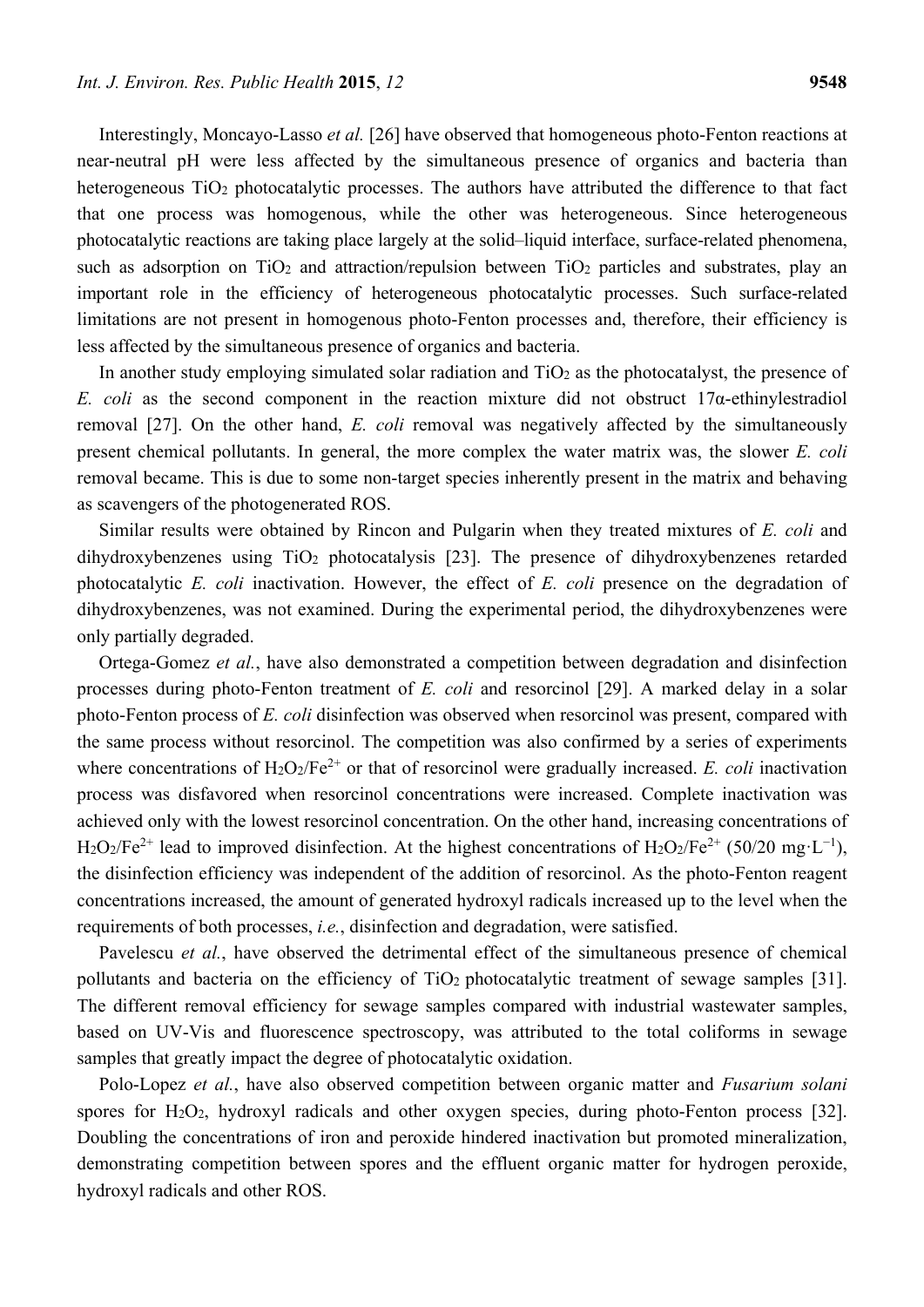#### *3.2. Effect of Water Matrix on Pathogen Inactivation and Chemical Pollutant Degradation*

The chemical composition of water (organic and inorganic) is an important factor that influences not only pathogen inactivation but also degradation of chemical pollutants. Water matrix can be a highly complex mixture of various chemical compounds and its effect on photocatalytic efficiency could be different depending on the compounds present in the water matrix.

Some organic compounds that are photosensitized by solar radiation have been reported to positively affect efficiency of photocatalytic processes by generating ROS such as  ${}^{1}O_{2}$ ,  $O_{2}$ <sup>-</sup>, HO<sub>2</sub>, H2O2 or •OH [33]. In [34], the extent of mineralization of dihydroxybenzenes in natural water matrix was higher than in deionized water, suggesting that components of natural water matrix positively affect photo-Fenton process. Spuhler *et al.*, reported resorcinol to facilitate *E. coli* inactivation by photo-Fenton, while inorganic ions present in water matrix generally hindered the process [33]. The authors explained the effect of resorcinol by the formation of  $Fe<sup>3+</sup>$ -organo bounds, which undergo photosensitization under solar radiation leading to the generation of ROS. Rodrigues-Chueca *et al.*, reported significantly better inactivation of *E. coli* and *Enterococcus faecalis* in real effluent than in synthetic effluent samples, suggesting that components of the real effluent matrix positively affect the solar photo-Fenton efficiency [24]. Rosado-Lausell *et al.*, reported inactivation of bacteriophage MS2 by ROS and triplet excited state of dissolved organic matter (3DOM **\***) produced by irradiation of natural and synthetic sensitizers with simulated sunlight [35].

Although some photosensitizing components of water matrix may promote photocatalytic processes, complex water matrices would most probably hinder both the disinfection and pollutant removal. This might be due to the following reasons (extensively discussed in [5] and [23]):

(1) The organic and inorganic pollutants present in water/wastewater may react with the oxidizing agents, resulting in the non-target consumption of the oxidants. Furthermore, hydroxyl radicals may be scavenged by anions (e.g., bicarbonates, chlorides, sulfates) to form the respective radicals with oxidation potentials lower than that of hydroxyl radicals [5,6,23,24,36,37].

(2) The matrix components that absorb light of the same wavelengths as the catalysts may competitively absorb incident photons. This phenomenon is called inner filter effect or screening effect. Although this may lead to some direct photolysis reactions, photolysis reactions normally have a low quantum yield. Hence, photons absorbed by the matrix components instead of the catalyst may be considered lost in terms of efficient photon use [5]. Furthermore, turbidity of real wastewater may impede light transmission through the bulk of the solution thus hindering photocatalysis.

(3) Certain organic compounds and inorganic ions adsorb onto TiO2 surface and inhibit its catalytic activity [23,37]. Among inorganic ions, phosphates and carbonates have been shown to have higher inhibiting capacity of TiO2.

(4) Some organic and inorganic matrix components may serve as nutrients for pathogens, thus helping to maintain their viability and hindering disinfection [23].

The negative effect of water matrix components on photocatalytic processes has been observed in a number of studies [16,23,27,37–42]. In a TiO<sub>2</sub> photocatalytic process, both *E. coli* inactivation and methylene blue oxidation processes were negatively affected by various additives, such as wastewater plant effluent, humic acids, Na3PO4, NaHCO3, and an inorganic–organic mixture (humic acids, Na3PO4, NaHCO3, and NaCl) [39]. Only the addition of NaCl resulted in different responses—*E. coli*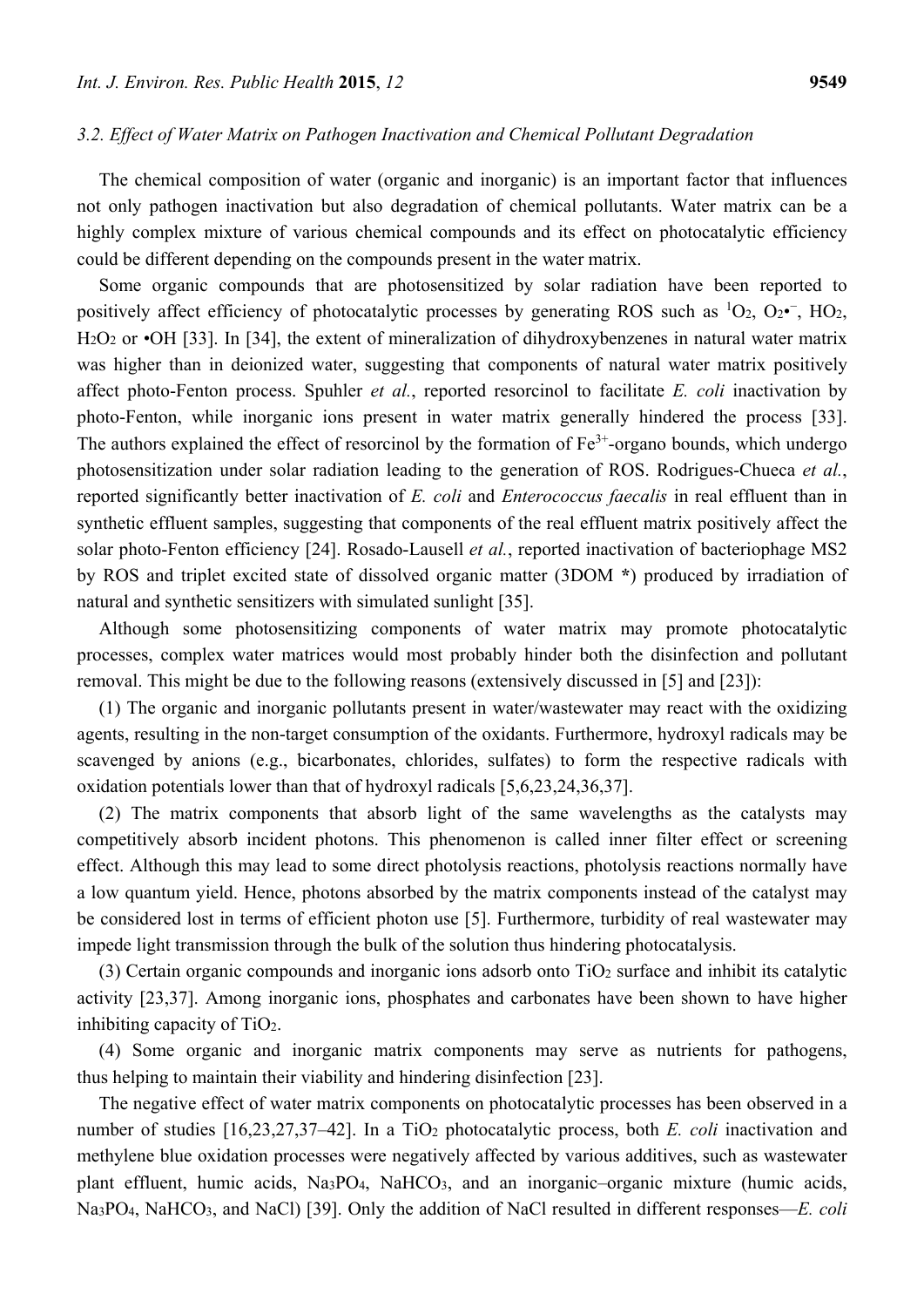inactivation was enhanced, while methylene blue oxidation was impaired. Gogniat *et al.*, reported that chloride anions increase the adsorption of the bacteria on the catalyst compared to other ionic species [43]. Besides, an excess of chloride would promote the inactivation since chlorine-based disinfectant species might be formed, coming from reactions between chloride anions and hydroxyl radicals. Overall, *E. coli* inactivation was found to be more sensitive to the presence of inorganic and organic matter in comparison with the degradation of methylene blue.

A complex matrix of secondary treated wastewater was shown to have an adverse effect on *E. coli* inactivation, while the removal of  $17\alpha$ -ethinylestradiol was not affected in TiO<sub>2</sub> photocatalytic treatment [27]. After 90 min of treatment at 500 mg/L of TiO2, the disinfection efficiency for real wastewater was three times less than that for synthetic effluent.

Rincon and Pulgarin have extensively experimented with a range of inorganic ions  $(PO<sub>4</sub><sup>3-</sup>, HCO<sub>3</sub><sup>-</sup>,$  $SO<sub>4</sub><sup>2</sup>$ , Cl<sup>−</sup> and NO<sub>3</sub><sup>-</sup>) and different water matrices [23,37]. The inorganic ions and complex water matrices have negatively affected  $TiO<sub>2</sub>$  photocatalytic disinfection of *E. coli.* Among the anions,  $PO<sub>4</sub><sup>3-</sup>$  and HCO<sup>3–</sup> had the most pronounced negative effect on disinfection. Additions of  $PO<sub>4</sub><sup>3-</sup>$  have significantly delayed *E. coli* inactivation. The works of the research group have demonstrated that interactions between matrix components, catalyst and bacteria in complex matrices like natural waters are extremely complicated. The water matrix components (inorganic and organic) get involved in hydroxyl radical scavenging, light screening, competitive photon absorption, adsorption on TiO<sub>2</sub> (thus modifying its photocatalytic activity), reactions with photogenerated holes, *etc.*

There are indications that microbial inactivation processes are more sensitive than chemical oxidation to the composition of the water matrix [23,27,37,39]. Generally, the more complex the water matrix is, the slower the removal of microorganisms becomes. For example, *E. coli* inactivation was affected even at low concentrations (0.2 mmol/L) of  $SO<sub>4</sub><sup>2-</sup>$  and  $HCO<sub>3</sub><sup>-</sup>$ , but the same concentrations did not affect resorcinol degradation [39]. This is probably due to that fact that degradation of organic compounds only depends on the photon absorption and hydroxyl radical generation, while microorganisms are also influenced by the osmotic and nutrient effects of the matrix [30,39].

Furthermore, inactivation of pathogens is a more complex process than chemical oxidation. Microbiological aspects such as cell repair mechanisms and possible post-experimental re-growth need to be taken into account [39]. Several repair mechanisms have been reported in bacteria, such as photoreactivation, nucleotide excision repair, mutagenic DNA repair, and recombinational DNA repair [23]. Post-experimental re-growth was observed in a number of studies and the lack of residual disinfecting effect of solar photocatalytic treatment is often considered the drawback for wider application of the methods [44]. It is therefore important to ensure complete disinfection as re-growth was observed when phototreatment was stopped in the middle [45]. Giannakis *et al.*, also observed post-irradiation survival/re-growth in different water matrices with kinetic profiles largely determined by the applied light dose [44].

## **4. Overcoming the Detrimental Effects of the Simultaneous Presence of Chemical Pollutants and Pathogens**

The above-discussed detrimental effects of the simultaneous presence of chemical pollutants and pathogens, as well as the interference of matrix components need to be overcome in order to achieve a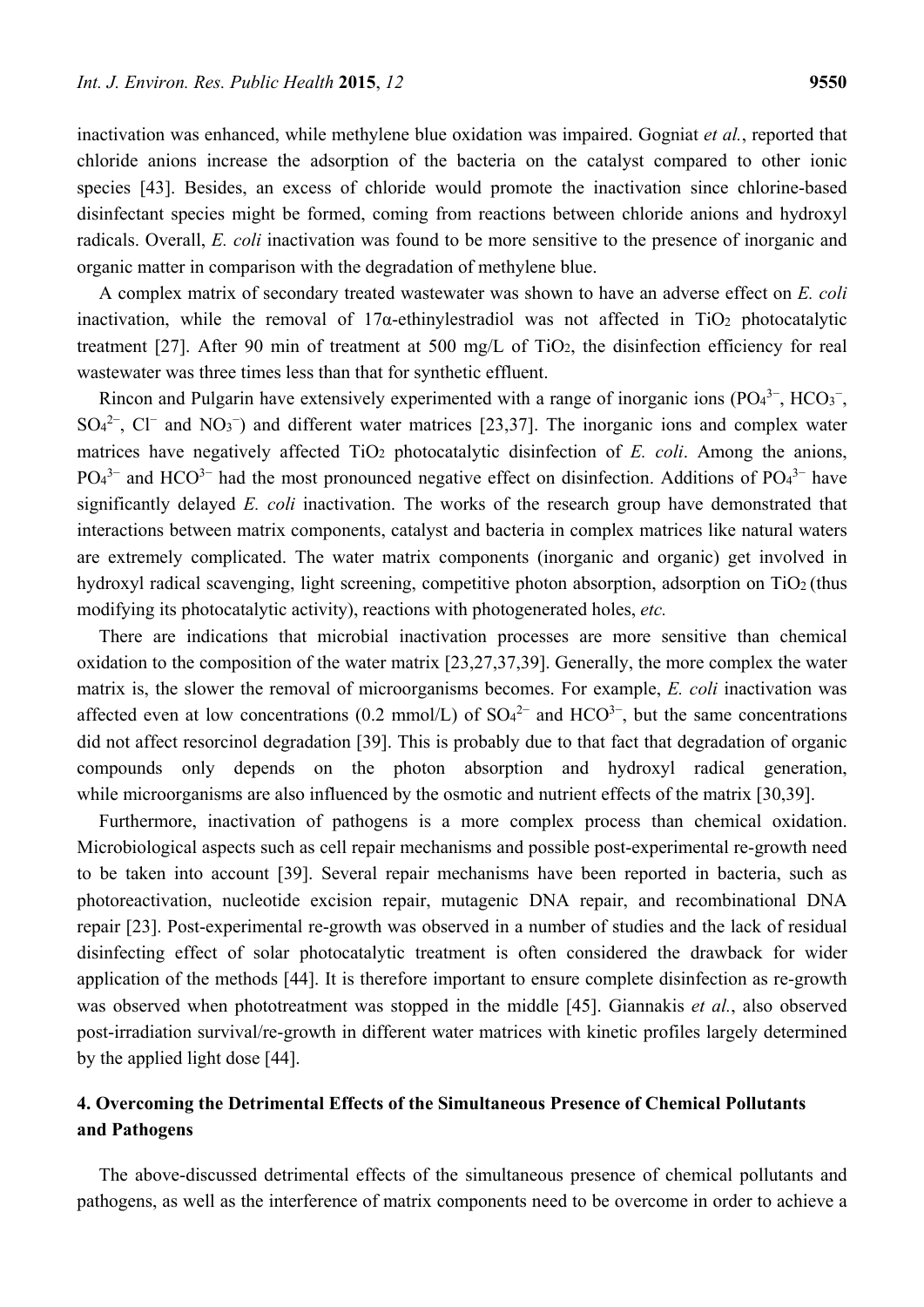required degree of disinfection and pollutant removal. The complexity typical for real wastewater matrices and the associated obstacles to application of solar AOPs need to be addressed while designing treatment methods. The task can be tackled by optimizing the experimental/operational variables that were shown to influence the processes. These include catalyst/oxidant concentrations, incident radiation flux, and pH.

#### *4.1. Catalyst Concentration*

The photocatalytic processes of pathogen inactivation and oxidation of chemical pollutants are activated and governed by the same physicochemical phenomena. Both photo-Fenton and TiO2 photocatalytic processes are based on *in-situ* generation of hydroxyl radicals upon solar activation of the catalysts. In both the processes, the catalyst concentration and incident radiation flux influence the common stages of radiation absorption and generation of ROS. Generally, bacteria and chemical pollutants have been shown to respond similarly to the changes in the operational variables that determine the amount of produced hydroxyl radicals [39,46].

Both pathogen inactivation and pollutant degradation processes have been shown to intensify with increasing catalyst concentration until a certain catalyst concentration, beyond which there is no further progress in inactivation/degradation. This catalyst concentration is the concentration needed to absorb all photons available under certain experimental conditions. This optimum catalyst concentration depends on the incident radiation flux and reactor geometry, but independent of the target pollutant unless it competes for photons [5]. It is important to find the optimum catalyst concentration in order to avoid excess catalyst, which may result in high turbidity and impede light penetration into the bulk of the treated solution.

Marugán et al. [39] and Chen et al. [46] have observed a good correlation between TiO<sub>2</sub> photocatalytic processes of pollutant oxidation (methylene blue and formaldehyde, respectively) and *E. coli* inactivation, when analyzing the effect of catalyst concentration and incident radiation flux. The reason for these similarities seems to be due to the common steps of photon absorption and subsequent generation of •OH radicals, which are independent of the type of pollutant. Figure 2 shows kinetic constant for *E. coli* inactivation and initial reaction rate of methylene blue oxidation as a function of  $TiO<sub>2</sub>$  concentration. It is clearly seen that for both processes the optimum  $TiO<sub>2</sub>$  concentration is around 0.1 g/L.

Furthermore, a great deal of research is being done that involves modifying structure and composition of TiO2 in order to enhance its catalytic activity. The research efforts focus on improving visible light absorption and charge separation properties of TiO2. Interesting and promising developments in the field that could significantly improve performance characteristics of TiO<sub>2</sub> include non-metal doping and nanostructuring of the catalyst [47–49]. However, this topic is beyond the scope of this review.

In photo-Fenton, an increase in iron concentration also leads to an increase in inactivation and/or degradation efficiency [29,40,50–53]. For example, when  $Fe^{2+}$  concentration was increased from 1 to 5 mg/L, conversion rate of 17α-ethinilestradiol increased proportionally [52]. In another study, an increase in iron concentration from 2 to 20 mg/L reduced the time required for 80% degradation of initial dissolved organic carbon (DOC) by a factor of 6 [51].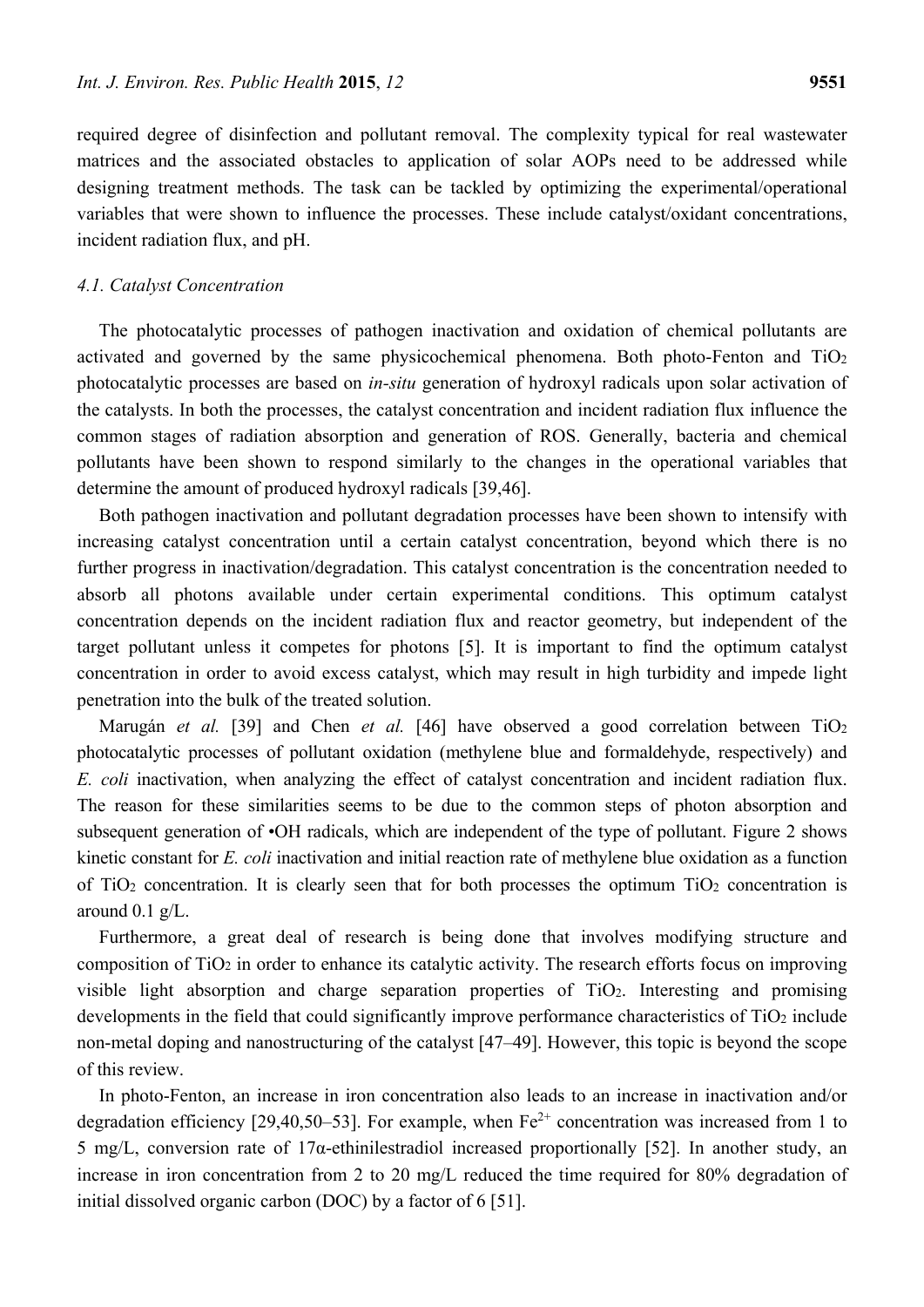

**Figure 2.** Kinetic constant for *E. coli* inactivation and initial reaction rate of methylene blue oxidation as a function of  $TiO<sub>2</sub>$  concentration. Reproduced from [39] with permission from Elsevier.

Similarly to  $TiO<sub>2</sub>$  photocatalysis, for a given set of photo-Fenton process parameters there is an optimum iron concentration, beyond which an increase in iron concentration does not lead to a proportional increase in photocatalytic efficiency. For example, increasing  $Fe^{2+}$  concentrations in photo-Fenton processes with three oxidants—persulfate, peroxymonosulfate, and hydrogen peroxide—did not result in a proportional increase in degradation rate constant of atrazine [40]. Again, similarly to TiO2, this concentration also seems to be dependent on the experimental conditions determining irradiation dose, such as optical path length of the reactor [5].

Carra *et al.*, (2014) have experimented with different iron dosage regimes—sequential and continuous iron additions—during photo-Fenton applied to a mixture of pesticides [53]. The dosage regimes allowed pollutant removal at natural pH. Furthermore, the continuous dosage that allows iron to be better distributed resulted in a better removal of the pesticides. The least reactive pesticide among treated was removed in less than 15 min when a continuous exponentially decreasing iron dosage was applied.

## *4.2. Irradiance*

It is well established that increasing light intensity accelerates photocatalytic processes. For example, Rincon and Pulgarin observed enhanced TiO<sub>2</sub> photocatalytic inactivation of *E. coli* when light intensity increased from 400 to 1000  $W/m^2$  [23]. An apparent correlation between the two photocatalytic processes of decomposing formaldehyde and inactivating *E. coli* with respect to light intensity was observed by Chen *et al.* [46]. Figure 3 demonstrates a similar result from another study [39] for *E. coli* inactivation and methylene blue oxidation. Within the examined ranges of irradiation flux, the photocatalytic efficiency of the processes was directly proportional to the radiation dose.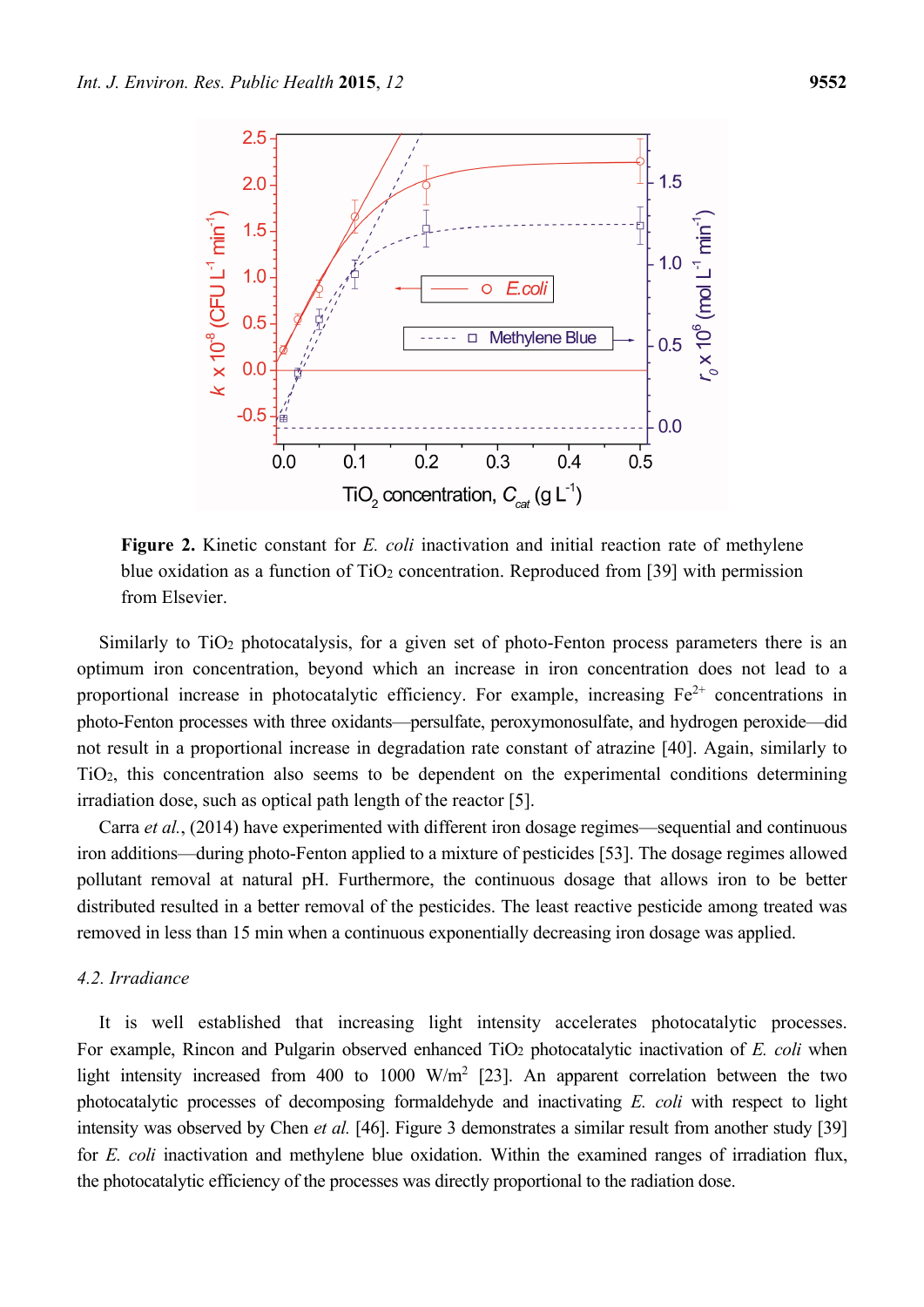

**Figure 3.** Kinetic constant for *E. coli* inactivation and initial reaction rate of methylene blue oxidation as a function of incident radiation. Reproduced from [39] with permission from Elsevier.

Carra *et al.*, observed UV-light saturation effect, *i.e.*, photo-Fenton the extent of degradation of three target pollutants has increased when the light intensity rose from 5 to 15  $W/m<sup>2</sup>$ , but further increase of intensity beyond 15  $W/m^2$  has not resulted in enhanced degradation [54]. Authors concluded that the photon absorption is limited by the reactor configuration (light path length of 5 cm) and low initial concentrations of the target pollutants.

In solar-driven processes, the irradiance cannot be controlled and irradiation time may need to be adjusted to ensure sufficient photon absorption. One parameter that allows taking into account variable solar irradiation and comparing different solar photocatalytic experiments is "solar UV dose". The solar UV dose is the solar energy  $(J/m^2)$  received during a photocatalytic treatment, which is defined by solar intensity, expressed as irradiance  $(W/m^2)$ , and irradiation time (s) [45,55]. However, there were somewhat contradictory results of applying solar UV dose to characterize performance of TiO<sub>2</sub> photocatalytic disinfection [45,55]. Rincon and Pulgarin state that UV solar dose is not an appropriate parameter to predict/standardize solar disinfection and seasonal and intraday variations in irradiance significantly affect photocatalytic processes [45]. On the other hand, Sichel *et al.*, have found that there is a certain solar UV dose necessary to reach a certain disinfection level, which depends on the microorganism and the reactor configuration [55]. They have also suggested that solar photocatalytic disinfection does not depend proportionally on solar irradiance as long as enough photons have been received.

#### *4.3. Oxidant Concentration*

The efficiency of TiO2 photocatalytic processes can be improved by the addition of chemical oxidants, such as hydrogen peroxide and peroxodisulfate [50,56]. Peroxodisulfate seems to be a more efficient oxidant that  $H_2O_2$ . Higher removal of DOC and chemical oxygen demand (COD) was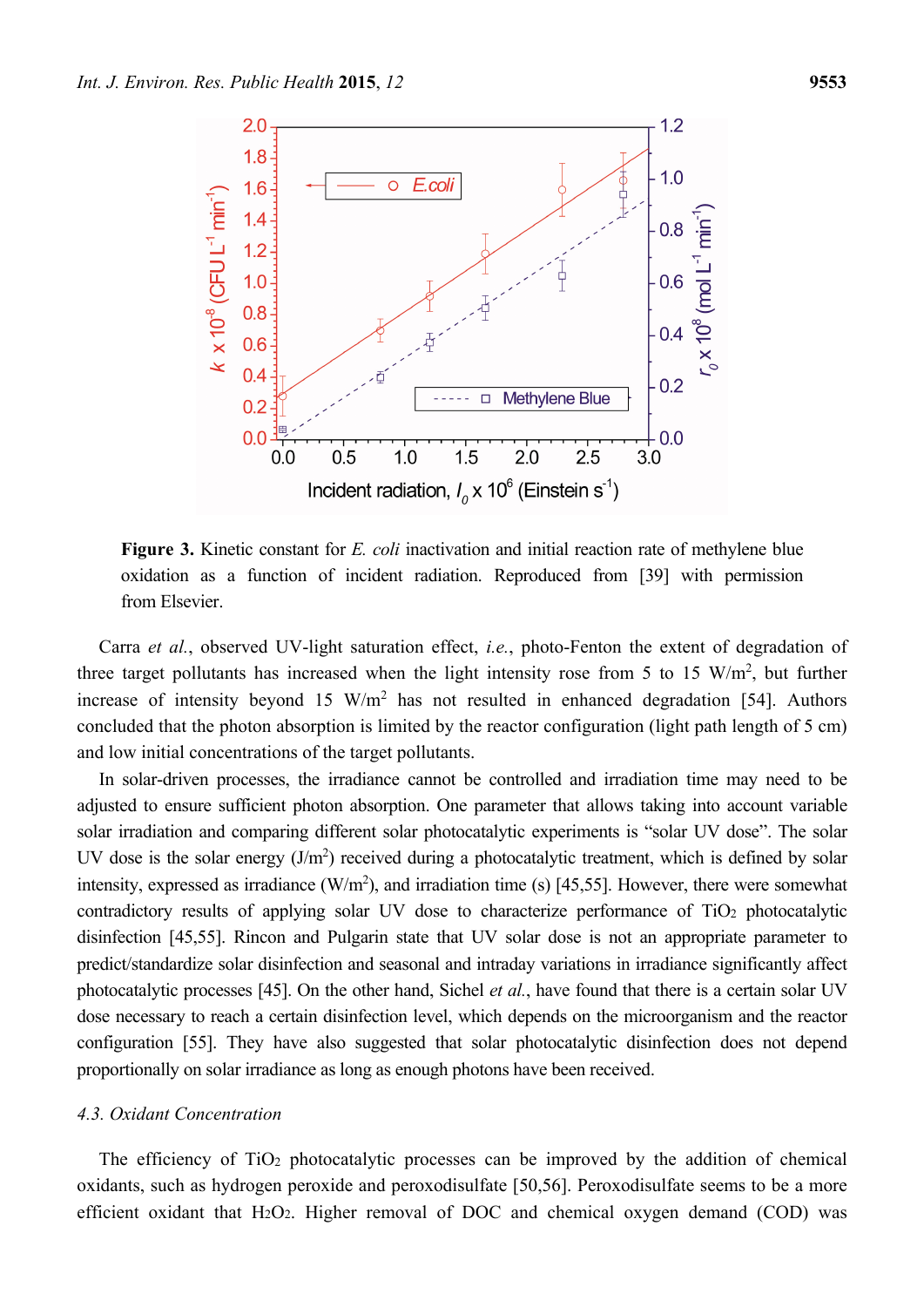achieved with peroxodisulfate in comparison to  $H_2O_2$  [50,56]. Pathogen inactivation was also reported to be promoted by increasing concentrations of  $H_2O_2$  [29].

Hydrogen peroxide and persulfate/peroxymonosulfate are the oxidants in the classic Fenton and Fenton-like oxidative systems, respectively. Increasing concentrations of the oxidants were reported to be associated with improved efficiency of the photo-Fenton processes [40,52,57,58]. Increasing  $H_2O_2$ concentration were shown to positively affect 17α-ethinilestradiol degradation during a photo-Fenton process [52].

For both the photocatalytic processes discussed here there are optimum oxidant concentrations that depend on the substrate and could be empirically determined. A low oxidant concentration would result in a low reaction rate, while a too high concentration would lead to radical scavenging/recombination. Khan *et al.*, have examined the effect of increasing initial concentrations of hydrogen peroxide, persulfate or peroxymonosulfate on degradation rate constant of atrazine in photo-Fenton processes [40]. The degradation rate constants for atrazine increased with increasing oxidant concentrations, although for all oxidants the slopes of the graphs reflecting the relationships have declined at concentrations higher than 40  $\mu$ M.

## *4.4. pH*

Efficiency of both TiO2 photocatalytic and photo-Fenton processes is greatly affected by pH of the treated solution. In the former case, pH defines the surface charge of TiO<sub>2</sub> particles and thereby affects the degree of attraction/repulsion between the catalyst particles and substrates. Since heterogeneous photocatalytic reactions are taking place largely at the solid-liquid interface, the surface-related phenomena, such as adsorption onto TiO2 and attraction/repulsion between TiO2 particles and substrates, play an important role in the efficiency of the photocatalytic processes. As hydroxyl radicals are formed on the illuminated semiconductor surface, adsorption onto or attraction of substrates to TiO<sub>2</sub> particles would favor oxidation/disinfection of the substrates. Using transmission electron microscopy, Nadtochenko *et al.*, have shown that aggregated TiO<sub>2</sub> particles interact with bacteria cells during the photocatalytic process leading to bacterial lysis [59].

Rincon and Pulgarin have examined the effect of pH on surface-related phenomena in  $TiO<sub>2</sub>$ photocatalytic systems [37]. Bacterial cell surfaces possess net negative electrostatic charge due to ionized phosphoryl and carboxylate substituents on outer cell envelope macromolecules, which are exposed to the extracellular environment [60]. If pH of the solution is lower than the point of zero charge of TiO<sub>2</sub>, which is pH 6.5, there are more  $TiOH<sub>2</sub><sup>+</sup>$  species on TiO<sub>2</sub> surface. In such a case, the positively charged TiO2 particles and negatively charged bacteria would be attracted. If pH of the solution is higher than the point of zero charge of TiO<sub>2</sub>, there are more TiO<sup>−</sup> species on the TiO<sub>2</sub> surface making it negatively charged. Consequently, there would be repulsion between the negatively charged bacteria and TiO2 resulting in a lower disinfection rate.

In Fenton processes, pH has a major effect on process efficiency. The highest photo-Fenton efficiency is observed at pH 2.8 [61]. However, using such a low pH in real wastewater treatment processes would present a significant setback, *i.e.* increased operational costs associated with acidification of wastewater prior to treatment and neutralization afterwards. Therefore, researchers have been searching for the ways of avoiding acidification [16,17,24,25,32]. The results have been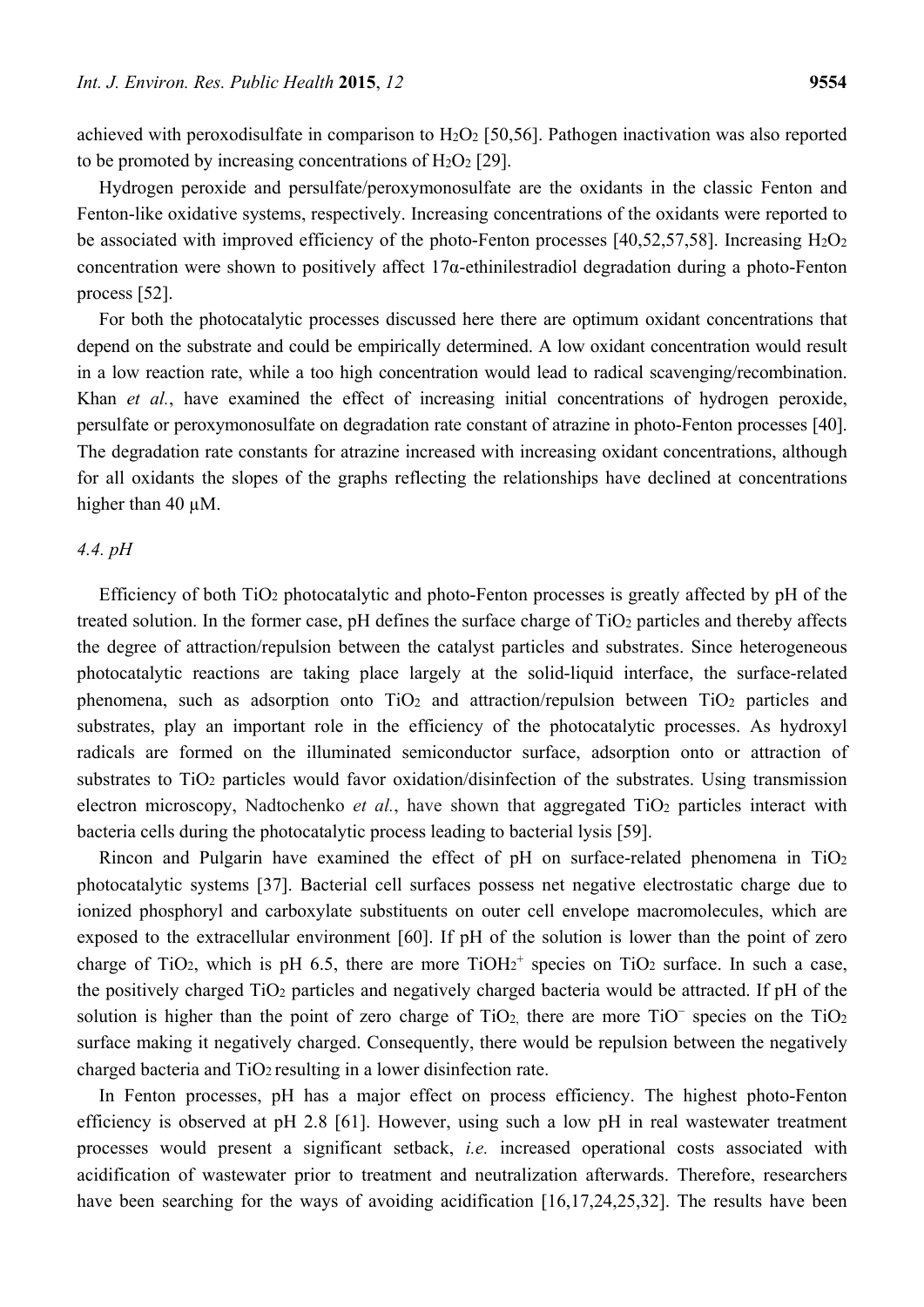encouraging. For example, Klamerth *et al.*, have shown that emerging pollutants at low concentrations (µg/L range) can be successfully degraded to negligible concentrations with solar photo-Fenton at low iron concentrations (5 mg/L) and low initial  $H_2O_2$  (50 mg/L) concentrations without adjusting pH [16]. Moncayo-Lasso *et al.*, (2009) applied a photo-Fenton process at "natural" pH (6.5) to river water and observed 55% DOC removal (from the initial concentration of 5.3 mg/L) and complete inactivation of *E. coli* without re-growth 24 hours following the treatment [25]. Rodrigues-Chueca *et al.*, showed that, at near neutral pH, low concentrations of dissolved iron (0.2–0.3 mg/L) can produce enough oxidative damage to achieve complete inactivation of bacteria (*E. coli* and *E.faecalis*) [24]. The authors have also found that precipitated iron blocks some of the light entering the reactor and does not provide extra hydroxyl radicals via photo-Fenton reactions.

Overall, the parameters examined in the section—catalyst/oxidant concentrations, incident radiation flux, and pH—would greatly affect the final treatment efficiency and need to be optimized for a particular type of water/wastewater taking into account its qualitative and quantitative composition. Furthermore, the characteristics of the water/wastewater to be treated might require solar-enhanced AOPs to be used in combination with other treatment methods. Solar-enhanced AOPs alone can possibly be used for treatment of relatively unpolluted ground or surface water to be further used for drinking purpose. Heavily polluted sewage and industrial wastewaters would require the AOPs to be used in combination with other treatment methods, *i.e.*, the integration of solar AOPs as part of a treatment train. Solar AOPs have been suggested as a treatment step either preceding or following biological treatment, during which recalcitrant pollutants and pathogens are removed [12,17].

### **5. Conclusions**

The available scientific data suggest that simultaneous removal of pathogens and chemical pollutants can be achieved using solar-enhanced AOPs—TiO2 photocatalysis and photo-Fenton. The combination of solar radiation with AOPs can constitute an environmentally-friendly alternative or a supplement to the conventional treatment methods. The solar-enhanced AOPs have an advantage of using a free and renewable energy source—natural sunlight. The two best studied methods—TiO2 photocatalysis and photo-Fenton—have been shown to be capable of simultaneously inactivating microorganisms present at initial concentrations of up to  $10^6$  CFU/mL and degrading organic pollutants at concentrations of up to mg/L.

However, the simultaneous presence of chemical pollutants, pathogens and water matrix components presents certain challenges. Chemical pollutants and pathogens compete for generated ROS, thereby negatively affecting their degradation/inactivation efficiency. Besides, adverse interference may arise from the presence of inorganic ions and organic matter in water matrix. Although some photosensitizing components of water matrix may promote photocatalytic processes, complex water matrices (such as industrial wastewater or sewage) tend to hinder both the pathogen inactivation and pollutant removal through hydroxyl radical scavenging, light screening, competitive photon absorption, adsorption onto the catalyst(thereby inhibiting its photocatalytic activity), reactions with photogenerated holes, *etc.* Besides, some matrix components may serve as nutrients for pathogens, thus hindering the disinfection process.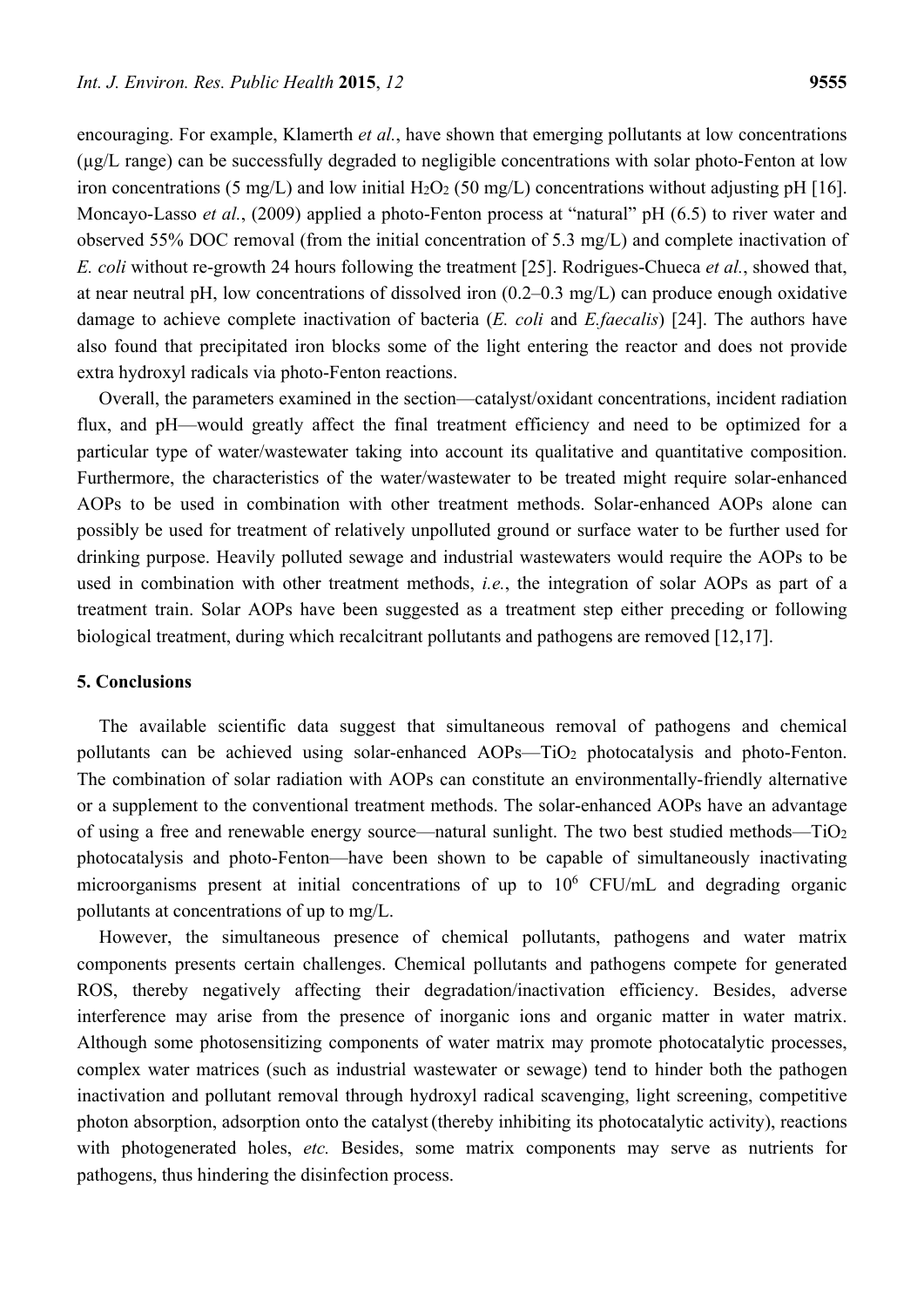The complexity typical for real wastewater matrices and the associated obstacles to application of solar AOPs need to be addressed while designing treatment methods. The detrimental effects of the simultaneous presence of chemical pollutants and pathogens, as well as the interference of matrix components need to be overcome in order to achieve the required degree of disinfection and pollutant removal. The task can be tackled by optimizing the variables that were shown to influence the processes—catalyst/oxidant concentrations, incident radiation flux, and pH. The matrix composition should be characterized and addressed with the best-suited set of the variables, optimized for the particular type of wastewater/water.

More scientific hard data need to be generated in order to facilitate scaling up and commercial application of the solar-enhanced AOPs. The presently available reports on possible applications of the processes for simultaneous removal of pathogens and chemical pollutants are scarce. Further research on the application of solar AOPs for water/wastewater treatment needs to take into account the qualitative and quantitative composition of real water/wastewater. The range and concentrations of model compounds, microorganisms and matrix components in laboratory experiments need to be close to the concentrations usually encountered in real water/wastewater. This would help to better simulate the real water/wastewater and examine synergistic and antagonistic effects between chemical pollutants, microorganisms and matrix components.

## **Acknowledgments**

The authors acknowledge financial support from the Russian Science Foundation (grant No. 14–14–00279).

#### **Author Contributions**

All authors were involved in discussing the ideas and designing this study. Oyuna Tsydenova drafted the manuscript. Valeriy Batoev and Agniya Batoeva edited draft versions and finalized the manuscript. All the authors have read and approved the final manuscript.

## **Conflicts of Interest**

The authors declare no conflict of interest.

## **References**

- 1. Progress on Drinking Water and Sanitation: 2014 Update. Available online: http://www.unicef.org/publications/files/JMP\_report\_2014\_webEng.pdf (accessed on 22 June 2015).
- 2. Comninellis, C.; Kapalka, A.; Malato, S.; Parsons, S.A.; Poulios, I.; Mantzavinos, D. Advanced oxidation processes for water treatment: Advances and trends for R&D. *J. Chem. Technol. Biotechnol.* **2008**, *83*, 769–776.
- 3. Gogate, P.R.; Pandit, A.B. A review of imperative technologies for wastewater treatment I: Oxidation technologies at ambient conditions. *Adv. Environ. Res.* **2004**, *8*, 501–551.
- 4. Gogate, P.R.; Pandit, A.B. A review of imperative technologies for wastewater treatment II: Hybrid methods. *Adv. Environ. Res.* **2004**, *8*, 553–597.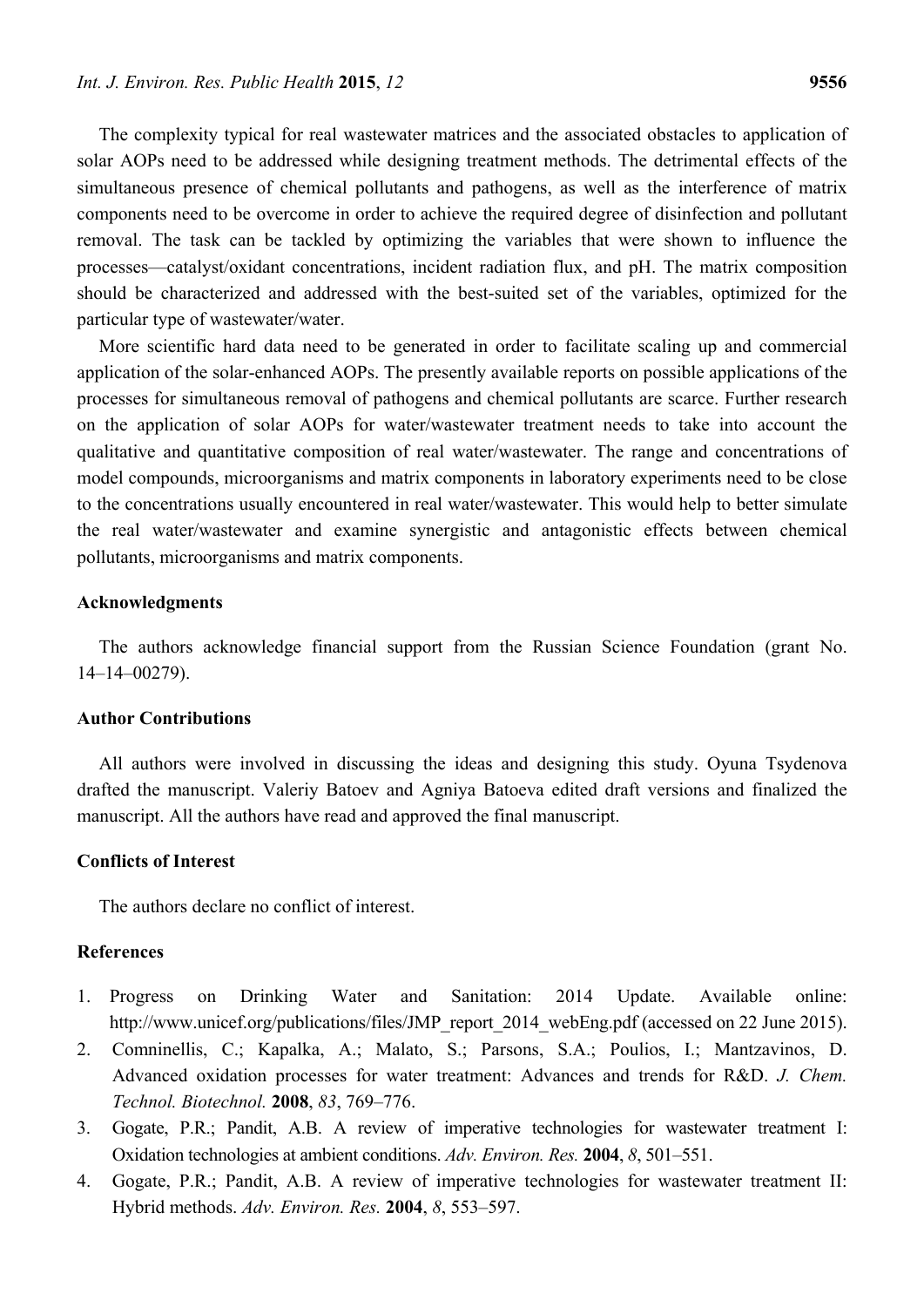- 5. Malato, S.; Fernández-Ibáñez, P.; Maldonado, M.I.; Blanco, J.; Gernjak, W. Decontamination and disinfection of water by solar photocatalysis: Recent overview and trends. *Catal. Today* **2009**, *147*, 1–59.
- 6. Wols, B.; Hofman-Caris, C. Review of photochemical reaction constants of organic micropollutants required for UV advanced oxidation processes in water. *Water Res.* **2012**, *46*, 2815–2827.
- 7. Robertson, P.K.; Robertson, J.M.; Bahnemann, D.W. Removal of microorganisms and their chemical metabolites from water using semiconductor photocatalysis. *J. hazard. Mater.* **2012**, *211*, 161–171.
- 8. Blanco, J.; Malato, S.; Fernández-Ibañez, P.; Alarcón, D.; Gernjak, W.; Maldonado, M. Review of feasible solar energy applications to water processes. *Renew. Sust. Energ. Rev.* **2009**, *13*, 1437–1445.
- 9. Byrne, J.A.; Fernandez-Ibanez, P.A.; Dunlop, P.S.; Alrousan, D.; Hamilton, J.W. Photocatalytic enhancement for solar disinfection of water: A review. *Int. J. Photoenergy* **2011**, *2011*, doi:10.1155/2011/798051.
- 10. Byrne, J.A.; Dunlop, P.S.; Hamilton, J.W.; Fernandez-Ibanez, P.; Polo-Lopez, I.; Sharma, P.K.; Vennard, A.S. A review of heterogeneous photocatalysis for water and surface disinfection. *Molecules* **2015**, *20*, 5574–5615.
- 11. Fatta-Kassinos, D.; Meric, S.; Nikolaou, A. Pharmaceutical residues in environmental waters and wastewater: Current state of knowledge and future research. *Anal Bioanal Chem* **2011**, *399*, 251–275.
- 12. Oller, I.; Malato, S.; Sánchez-Pérez, J. Combination of advanced oxidation processes and biological treatments for wastewater decontamination—A review. *Sci. Total Environ.* **2011**, *409*, 4141–4166.
- 13. Munoz, I.; Peral, J.; Ayllon, J.A.; Malato, S.; Passarinho, P.; Domenech, X. Life cycle assessment of a coupled solar photocatalytic-biological process for wastewater treatment. *Water Res.* **2006**, *40*, 3533–3540.
- 14. Sarathy, S.; Mohseni, M. An overview of UV-based advanced oxidation processes for drinking water treatment. *IUVA News* **2006**, *8*, 16–27.
- 15. Maldonado, M.; Passarinho, P.; Oller, I.; Gernjak, W.; Fernández, P.; Blanco, J.; Malato, S. Photocatalytic degradation of EU priority substances: A comparison between TiO<sub>2</sub> and Fenton plus photo-Fenton in a solar pilot plant. *J. Photoch. Photobio. A* **2007**, *185*, 354–363.
- 16. Klamerth, N.; Rizzo, L.; Malato, S.; Maldonado, M.I.; Aguera, A.; Fernandez-Alba, A.R. Degradation of fifteen emerging contaminants at microg  $l(-1)$  initial concentrations by mild solar photo-Fenton in MWTP effluents. *Water Res.* **2010**, *44*, 545–554.
- 17. Klamerth, N.; Malato, S.; Aguera, A.; Fernandez-Alba, A.; Mailhot, G. Treatment of municipal wastewater treatment plant effluents with modified photo-Fenton as a tertiary treatment for the degradation of micro pollutants and disinfection. *Environ. Sci. Technol.* **2012**, *46*, 2885–2892.
- 18. Ribeiro, A.R.; Nunes, O.C.; Pereira, M.F.R.; Silva, A.M.T. An overview on the advanced oxidation processes applied for the treatment of water pollutants defined in the recently launched Directive 2013/39/EU. *Environ. Int.* **2015**, *75*, 33–51.
- 19. Foster, H.A.; Ditta, I.B.; Varghese, S.; Steele, A. Photocatalytic disinfection using titanium dioxide: Spectrum and mechanism of antimicrobial activity. *Appl. Microbial. Biotechnol.* **2011**, *90*, 1847–1868.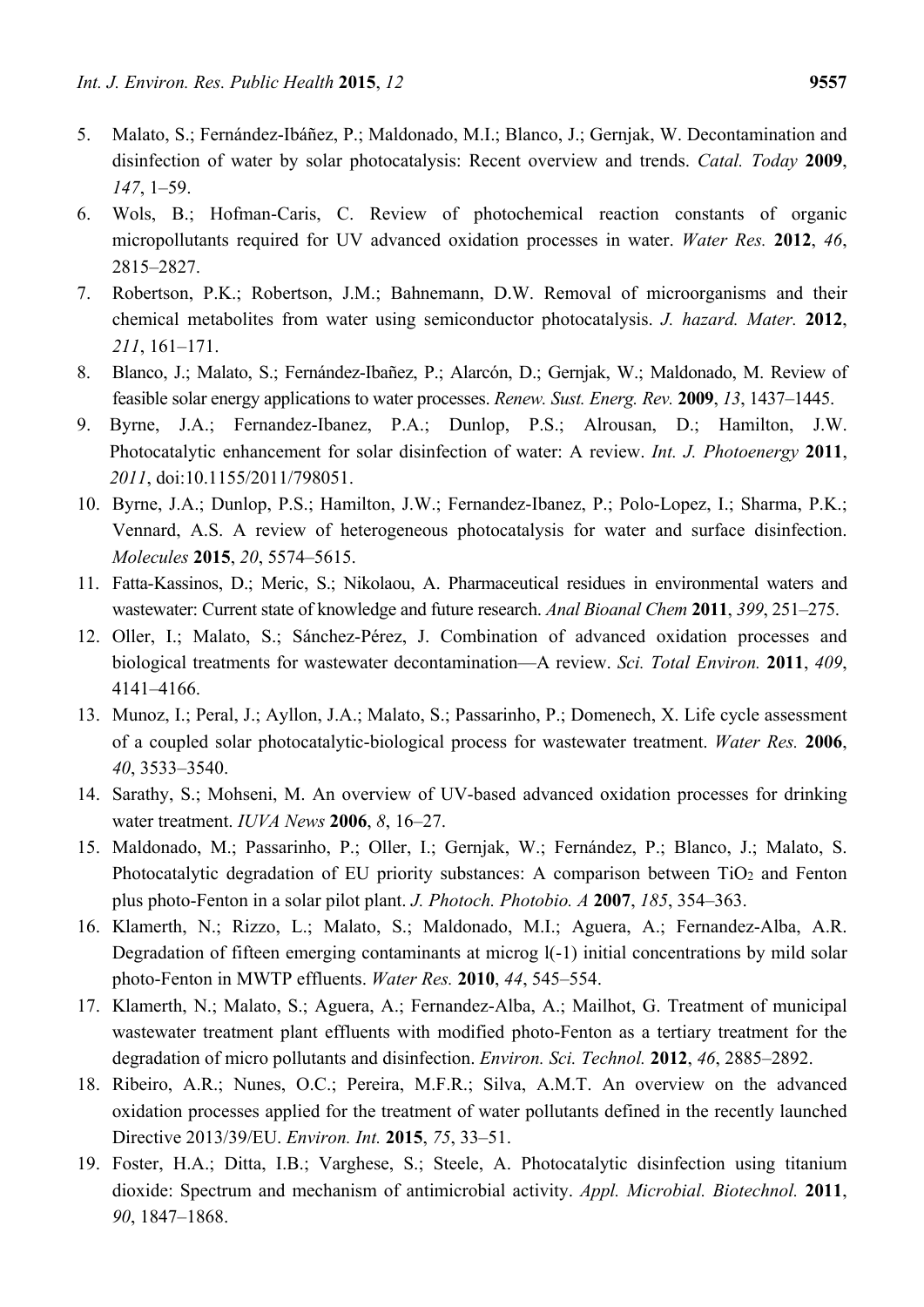- 20. Agulló-Barceló, M.; Polo-López, M.; Lucena, F.; Jofre, J.; Fernández-Ibáñez, P. Solar advanced oxidation processes as disinfection tertiary treatments for real wastewater: Implications for water reclamation. *Appl. Catal. B Environ.* **2013**, *136*, 341–350.
- 21. Ndounla, J.; Pulgarin, C. Evaluation of the efficiency of the photo fenton disinfection of natural drinking water source during the rainy season in the Sahelian region. *Sci. Total Environ.* **2014**, *493*, 229–238.
- 22. Rodríguez-Chueca, J.; Ormad, M.; Mosteo, R.; Sarasa, J.; Ovelleiro, J. Conventional and advanced oxidation processes used in disinfection of treated urban wastewater. *Water Environ. Res.* **2015**, *87*, 281–288.
- 23. Rincon, A.-G.; Pulgarin, C. Effect of pH, inorganic ions, organic matter and H2O2 on *E. Coli* k12 photocatalytic inactivation by TiO2: Implications in solar water disinfection. *Appl. Catal. B Environ.*  **2004**, *51*, 283–302.
- 24. Rodríguez-Chueca, J.; Polo-López, M.; Mosteo, R.; Ormad, M.; Fernández-Ibáñez, P. Disinfection of real and simulated urban wastewater effluents using a mild solar photo-Fenton. *Appl. Catal. B Environ.* **2014**, *150*, 619–629.
- 25. Moncayo-Lasso, A.; Sanabria, J.; Pulgarin, C.; Benitez, N. Simultaneous *E. coli* inactivation and NOM degradation in river water via photo-Fenton process at natural pH in solar CPC reactor. A new way for enhancing solar disinfection of natural water. *Chemosphere* **2009**, *77*, 296–300.
- 26. Moncayo-Lasso, A.; Mora-Arismendi, L.E.; Rengifo-Herrera, J.A.; Sanabria, J.; Benitez, N.; Pulgarin, C. The detrimental influence of bacteria (*E. coli*, Shigella and Salmonella) on the degradation of organic compounds (and vice versa) in TiO<sub>2</sub> photocatalysis and near-neutral photo-Fenton processes under simulated solar light. *Photoch. Photobio. Sci.* **2012**, *11*, 821–827.
- 27. Fanourgiakis, S.; Frontistis, Z.; Chatzisymeon, T.; Venieri, D.; Mantzavinos, D. Simultaneous removal of estrogens and pathogens from secondary treated wastewater by solar photocatalytic treatment. *Global Nest J.* **2014**, *16*, 543–552.
- 28. Michael, I.; Hapeshi, E.; Michael, C.; Varela, A.R.; Kyriakou, S.; Manaia, C.M.; Fatta-Kassinos, D. Solar photo-Fenton process on the abatement of antibiotics at a pilot scale: Degradation kinetics, ecotoxicity and phytotoxicity assessment and removal of antibiotic resistant Enterococci. *Water Res.* **2012**, *46*, 5621–5634.
- 29. Ortega-Gómez, E.; Martín, M.B.; García, B.E.; Pérez, J.S.; Ibáñez, P.F. Solar photo-Fenton for water disinfection: An investigation of the competitive role of model organic matter for oxidative species. *Appl. Catal. B Environ.* **2014**, *148*, 484–489.
- 30. Pablos, C.; van Grieken, R.; Marugan, J.; Muñoz, A. Simultaneous photocatalytic oxidation of pharmaceuticals and inactivation of *Escherichia coli* in wastewater treatment plant effluents with suspended and immobilised TiO2. *Water Sci. Technol.* **2012**, *65*, 2016–2023.
- 31. Pavelescu, G.; Uyguner-Demirel, C.; Bekbolet, M.; Ghervase, L.; Ioja, C. Comparison of photocatalytic treatment effectiveness on sewage and industrial wastewaters. *Environ. Eng. Manag. J.* **2014**, *13*, 2015–2021.
- 32. Polo-López, M.I.; García-Fernández, I.; Velegraki, T.; Katsoni, A.; Oller, I.; Mantzavinos, D.; Fernández-Ibáñez, P. Mild solar photo-Fenton: An effective tool for the removal of Fusarium from simulated municipal effluents. *Appl. Catal. B Environ.* **2012**, *111*, 545–554.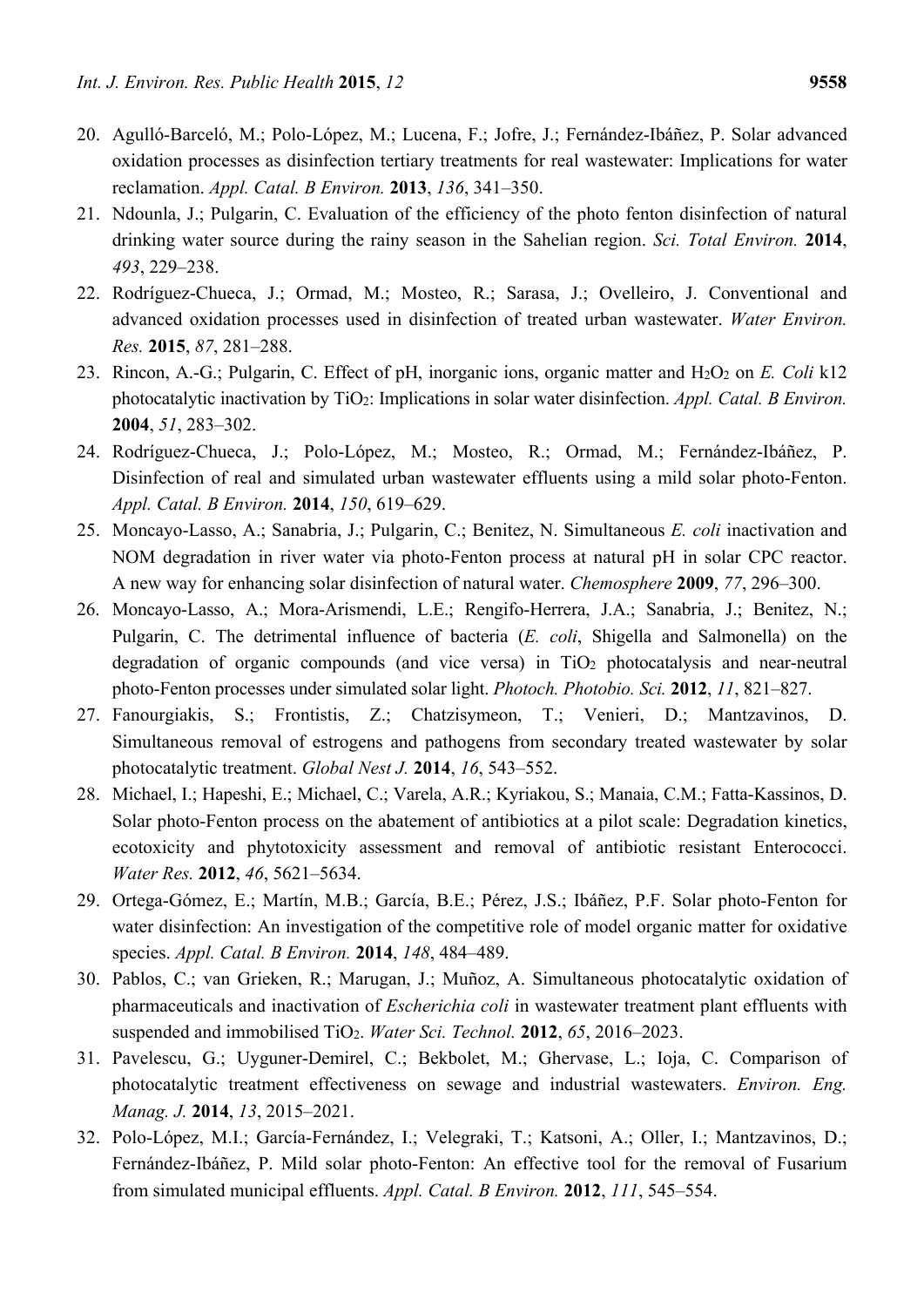- 33. Spuhler, D.; Rengifo-Herrera, J.A.; Pulgarin, C. The effect of  $Fe^{2+}$ ,  $Fe^{3+}$ ,  $H_2O_2$  and the photo–Fenton reagent at near neutral pH on the solar disinfection (SODIS) at low temperatures of water containing Escherichia Coli k12. *Appl. Catal. B Environ.* **2010**, *96*, 126–141.
- 34. Moncayo-Lasso, A.; Pulgarin, C.; Benitez, N. Degradation of DBPS' precursors in river water before and after slow sand filtration by photo-Fenton process at pH 5 in a solar CPC reactor. *Water Res.* **2008**, *42*, 4125–4132.
- 35. Rosado-Lausell, S.L.; Wang, H.; Gutiérrez, L.; Romero-Maraccini, O.C.; Niu, X.-Z.; Gin, K.Y.; Croué, J.-P.; Nguyen, T.H. Roles of singlet oxygen and triplet excited state of dissolved organic matter formed by different organic matters in bacteriophage MS2 inactivation. *Water Res.* **2013**, *47*, 4869–4879.
- 36. Rubio, D.; Nebot, E.; Casanueva, J.F.; Pulgarin, C. Comparative effect of simulated solar light, UV, UV/H<sub>2</sub>O<sub>2</sub> and photo-Fenton treatment (UV-VIS/H<sub>2</sub>O<sub>2</sub>/Fe<sup>2+,3+</sup>) in the *Escherichia coli* inactivation in artificial seawater. *Water Res.* **2013**, *47*, 6367–6379.
- 37. Rincón, A.-G.; Pulgarin, C. Solar photolytic and photocatalytic disinfection of water at laboratory and field scale. Effect of the chemical composition of water and study of the postirradiation events. *J. Solar Energy Eng.* **2007**, *129*, 100–110.
- 38. Radjenović, J.; Sirtori, C.; Petrović, M.; Barcelo, D.; Malato, S. Solar photocatalytic degradation of persistent pharmaceuticals at pilot-scale: Kinetics and characterization of major intermediate products. *Appl. Catal. B Environ.* **2009**, *89*, 255–264.
- 39. Marugán, J.; van Grieken, R.; Pablos, C.; Sordo, C. Analogies and differences between photocatalytic oxidation of chemicals and photocatalytic inactivation of microorganisms. *Water Res.* **2010**, *44*, 789–796.
- 40. Khan, J.A.; He, X.; Khan, H.M.; Shah, N.S.; Dionysiou, D.D. Oxidative degradation of atrazine in aqueous solution by  $UV/H_2O_2/Fe^{2+}$ ,  $UV/S_2O_8^{2-}$  $\angle$ /Fe<sup>2+</sup> and UV/HSO<sub>5</sub><sup>-</sup>/Fe<sup>2+</sup> processes: A comparative study. *Chem. Eng. J.* **2013**, *218*, 376–383.
- 41. Pablos, C.; Marugán, J.; van Grieken, R.; Serrano, E. Emerging micropollutant oxidation during disinfection processes using UV-C, UV-C/H<sub>2</sub>O<sub>2</sub>, UV-A/TiO<sub>2</sub> and UV-A/TiO<sub>2</sub>/H<sub>2</sub>O<sub>2</sub>. *Water Res.* **2013**, *47*, 1237–1245.
- 42. Neamţu, M.; Grandjean, D.; Sienkiewicz, A.; Le Faucheur, S.; Slaveykova, V.; Colmenares, J.J.V.; Pulgarín, C.; de Alencastro, L.F. Degradation of eight relevant micropollutants in different water matrices by neutral photo-Fenton process under UV 254 and simulated solar light irradiation—A comparative study. *Appl. Catal. B Environ.* **2014**, *158*, 30–37.
- 43. Gogniat, G.; Thyssen, M.; Denis, M.; Pulgarin, C.; Dukan, S. The bactericidal effect of TiO<sub>2</sub> photocatalysis involves adsorption onto catalyst and the loss of membrane integrity. *FEMS microbial. Let.* **2006**, *258*, 18–24.
- 44. Giannakis, S.; Darakas, E.; Escalas-Canellas, A.; Pulgarin, C. Environmental considerations on solar disinfection of wastewater and the subsequent bacterial (re)growth. *Photochem. Photobiol. Sci.* **2015**, *14*, 618–625.
- 45. Rincón, A.-G.; Pulgarin, C. Field solar E.Coli inactivation in the absence and presence of TiO2: Is UV solar dose an appropriate parameter for standardization of water solar disinfection? *Sol. Energy* **2004**, *77*, 635–648.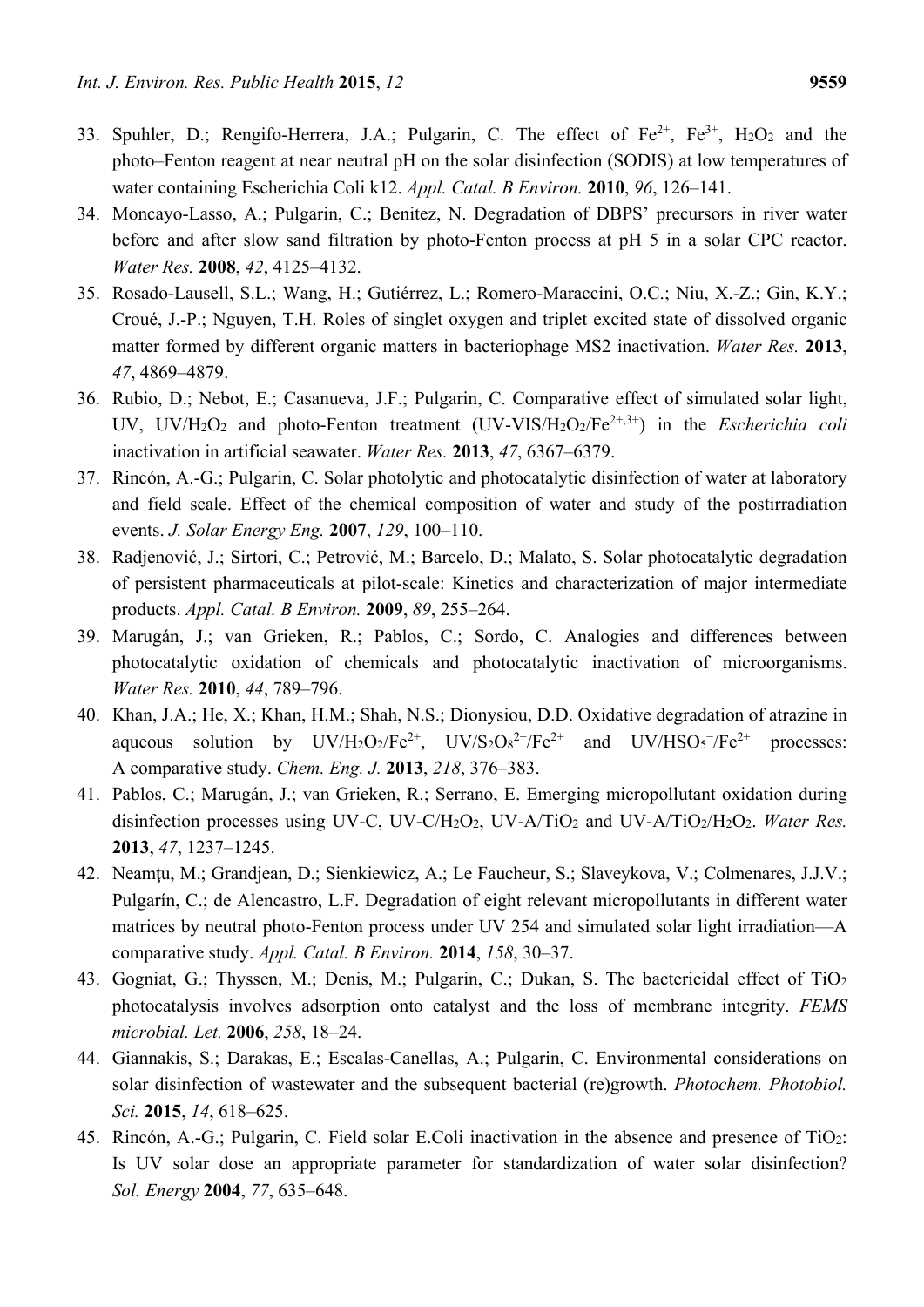- 46. Chen, F.; Yang, X.; Xu, F.; Wu, Q.; Zhang, Y. Correlation of photocatalytic bactericidal effect and organic matter degradation of TiO<sub>2</sub> part I: Observation of phenomena. *Environ. Sci. Technol.* **2009**, *43*, 1180–1184.
- 47. Liang, R.; Hu, A.; Hatat-Fraile, M.; Zhou, N. Development of TiO2 nanowires for membrane filtration applications. In *Nanotechnology for Water Treatment and Purification*; Hu, A., Apblett, A., Eds.; Springer International Publishing: Cham, Switzerland, 2014; pp. 47–77.
- 48. Zong, X.; Lu, G.M.; Wang, L. Nonmetal doping in  $TiO<sub>2</sub>$  toward visible-light-induced photocatalysis. In *Environmental Photochemistry Part III*; Bahnemann, D., Robertson, P., Eds.; Springer-Verlag: Berlin Heidelberg, Germany, 2015; pp. 87–113.
- 49. Hu, A.; Liang, R.; Zhang, X.; Kurdi, S.; Luong, D.; Huang, H.; Peng, P; Marzbanrad, E.; Oakes, K; Zhou, Y.; *et al.* Enhanced photocatalytic degradation of dyes by TiO<sub>2</sub> nanobelts with hierarchical structures. *J. Photoch. Photobio. A* **2013**, *256*, 7–15.
- 50. Kositzi, M.; Poulios, I.; Malato, S.; Caceres, J.; Campos, A. Solar photocatalytic treatment of synthetic municipal wastewater. *Water Res.* **2004**, *38*, 1147–1154.
- 51. Gernjak, W.; Fuerhacker, M.; Fernández-Ibañez, P.; Blanco, J.; Malato, S. Solar photo-Fenton treatment - process parameters and process control. *Appl. Catal. B Environ.* **2006**, *64*, 121–130.
- 52. Frontistis, Z.; Xekoukoulotakis, N.P.; Hapeshi, E.; Venieri, D.; Fatta-Kassinos, D.; Mantzavinos, D. Fast degradation of estrogen hormones in environmental matrices by photo-Fenton oxidation under simulated solar radiation. *Chem. Eng. J.* **2011**, *178*, 175–182.
- 53. Carra, I.; Malato, S.; Jiménez, M.; Maldonado, M.; Pérez, J.S. Microcontaminant removal by solar photo-Fenton at natural pH run with sequential and continuous iron additions. *Chem. Eng. J.*  **2014**, *235*, 132–140.
- 54. Carra, I.; Garcia Sanchez, J.L.; Casas Lopez, J.L.; Malato, S.; Sanchez Perez, J.A. Phenomenological study and application of the combined influence of iron concentration and irradiance on the photo-Fenton process to remove micropollutants. *Sci. Total Environ.* **2014**, *478*, 123–132.
- 55. Sichel, C.; Tello, J.; De Cara, M.; Fernández-Ibáñez, P. Effect of UV solar intensity and dose on the photocatalytic disinfection of bacteria and fungi. *Catal. Today* **2007**, *129*, 152–160.
- 56. Bahena, C.L.; Martínez, S.S. Photodegradation of chlorbromuron, atrazine, and alachlor in aqueous systems under solar irradiation. *Int. J. Photoenergy* **2006**, *2006*.
- 57. Ahmed, M.M.; Brienza, M.; Goetz, V.; Chiron, S. Solar photo-Fenton using peroxymonosulfate for organic micropollutants removal from domestic wastewater: Comparison with heterogeneous TiO2 photocatalysis. *Chemosphere* **2014**, *117*, 256–261.
- 58. Quiñones, D.H.; Álvarez, P.M.; Rey, A.; Contreras, S.; Beltrán, F.J. Application of solar photocatalytic ozonation for the degradation of emerging contaminants in water in a pilot plant. *Chem. Eng. J.* **2015**, *260*, 399–410.
- 59. Nadtochenko, V.A.; Rincon, A.G.; Stanca, S.E.; Kiwi, J. Dynamics of *E. coli* membrane cell peroxidation during TiO2 photocatalysis studied by ATR-FTIR spectroscopy and AFM microscopy. *J. Photoch. Photobio. A* **2005**, *169*, 131–137.
- 60. Wilson, W.W.; Wade, M.M.; Holman, S.C.; Champlin, F.R. Status of methods for assessing bacterial cell surface charge properties based on zeta potential measurements. *J. microbial. Meth.*  **2001**, *43*, 153–164.